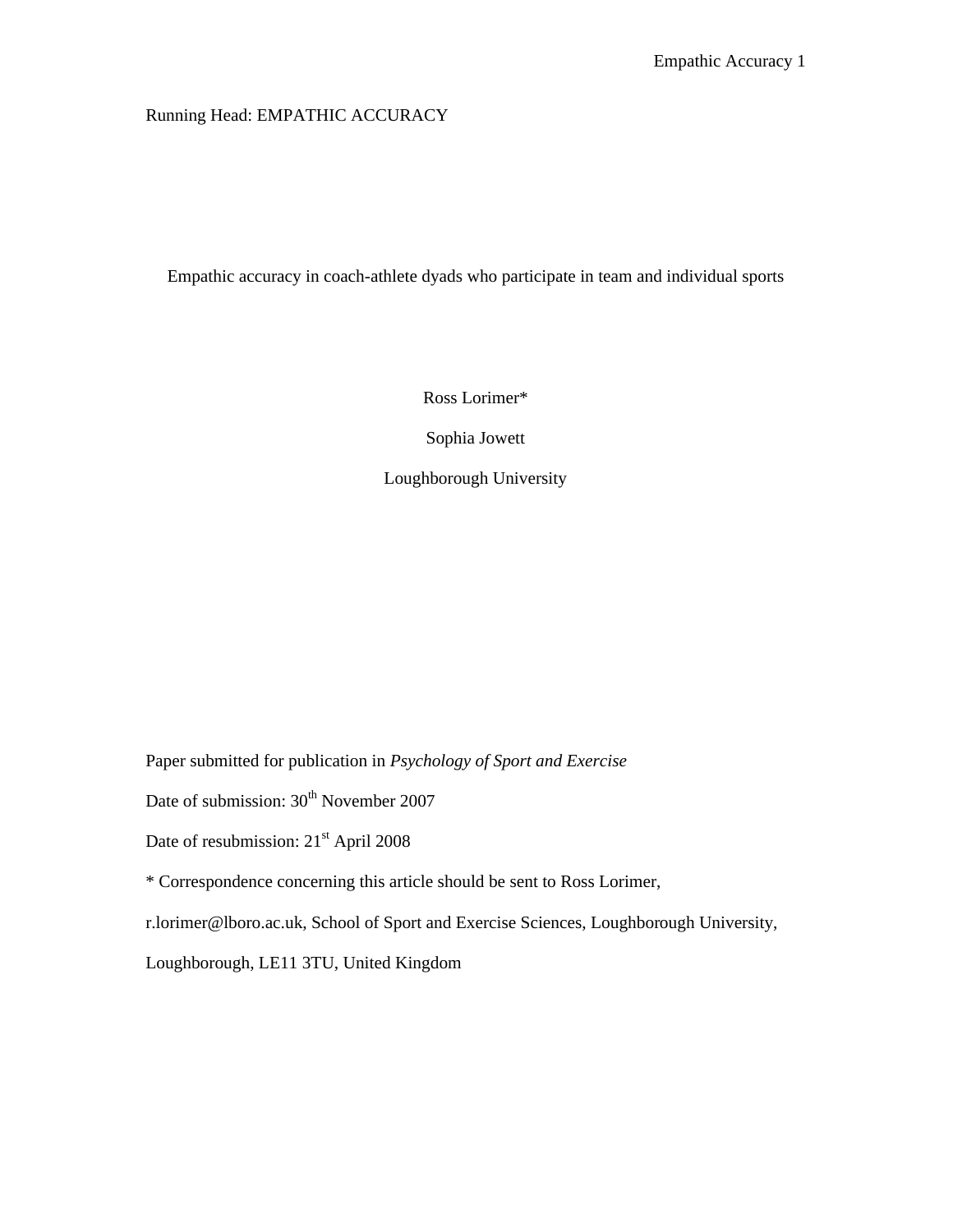#### Abstract

#### **Objective**

The purpose of the present study was to investigate the empathic accuracy of coach-athlete dyads participating in team and individual sports.

Method

An adaptation of Ickes's (2001) unstructured dyadic interaction paradigm was used to assess the empathic accuracy of 40 coach-athlete dyads. Accordingly, each dyad was filmed during a training session. The dyad members viewed selected video footage that displayed discrete interactions that had naturally occurred during that session. Dyad members reported what they remembered thinking/feeling while making inferences about what their partner's thought/felt at each point. Empathic accuracy was estimated by comparing self-reports and inferences.

#### Results

The results indicted that accuracy for coaches in individual sports was higher than coaches in team sports. Shared cognitive focus also differed between team and individual sports, and fully mediated the effect of sport-type on coach empathic accuracy. Moreover, coaches whose training sessions were longer demonstrated increased empathic accuracy. No differences were found for athletes.

#### Conclusions

The results suggest that the dynamics of the interaction between a coach and an athlete play a key role in how accurately they perceive each other.

Keywords: Empathy, understanding, interaction, coach-athlete dyads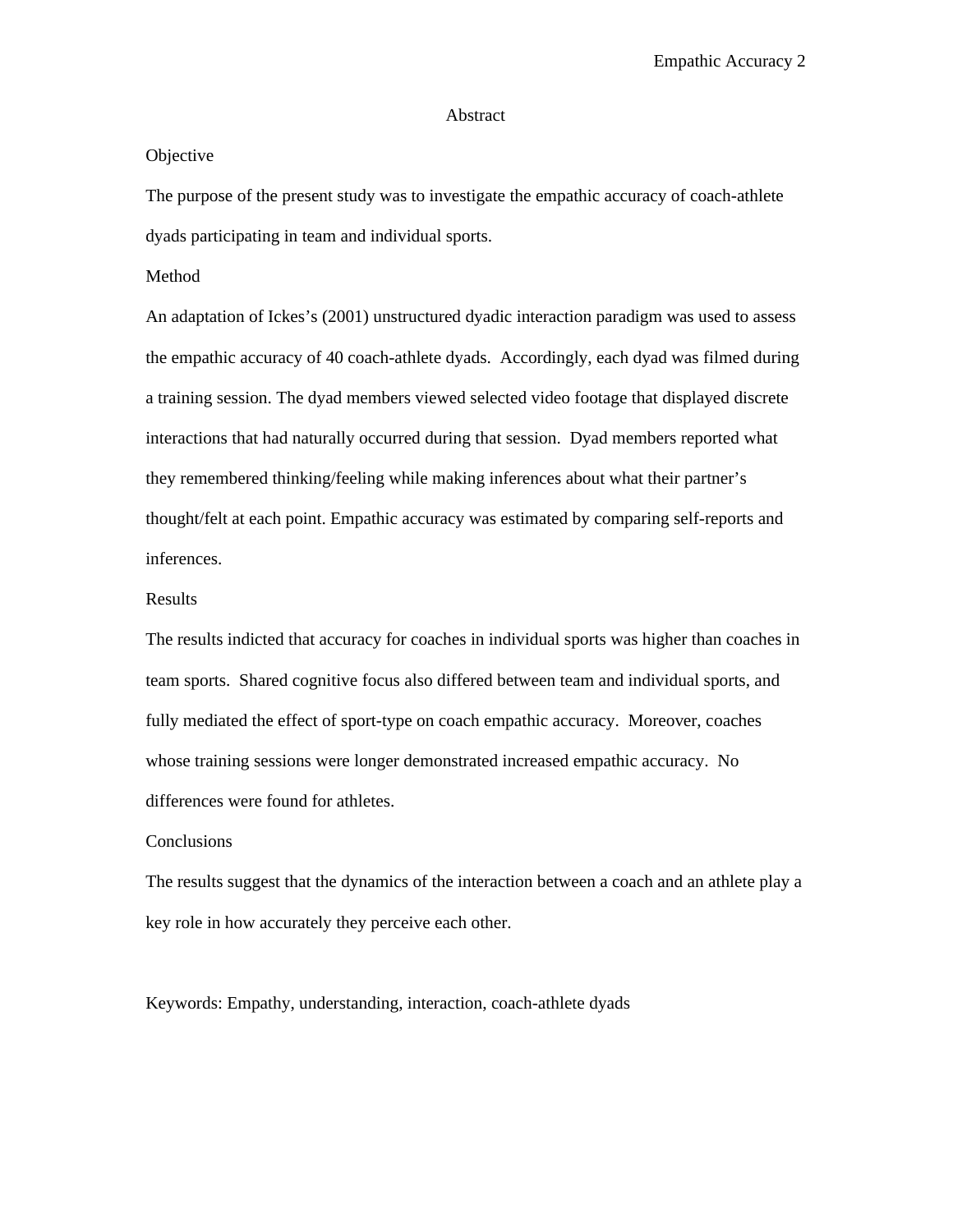Empathic accuracy in coach-athlete dyads who participate in team and individual sports

Coaches and athletes work closely together, they form close relationships, and have a high degree of interaction and reliance upon each other. This is manifested in interdependence of the coach's and the athlete's affect, cognition, and behaviours (Jowett, 2007), and in the athlete's need to acquire knowledge and skill from the coach, the coach's need to impart knowledge, experience, and expertise to the athlete, and for them both to translate this information into positive outcomes such as performance success (Antonini Philippe & Seiler, 2006). This highly complex and interdependent process primarily unfolds in the training environment or during periods of practicing the requisite skills, techniques, and strategies.

The manner in which coaches and athletes interact can have a profound impact upon the effectiveness of their training sessions which, in turn, it is possible that this may directly or indirectly influence such factors as satisfaction, enjoyment, motivation, and performance. The manner in which coaches and athletes interact can shape the quality of their dyadic athletic relationship and also determine the quality of coaching (Jowett & Poczwardowski, 2007). Yet there are many unknown factors that may potentially contribute to positive coachathlete relationships and successful coaching.

One aspect that is likely to help develop and maintain positive coach-athlete relationships and successful coaching is the notion of mutual understanding between a coach and an athlete. Understanding requires an ability or capacity to perceive, recognize, and appreciate others' behaviors, feelings, attitudes, and intentions (Losoya & Eisenberg, 2001). Because the terms understanding and empathy are often used synonymously in the broader social psychology literature, these terms have been used interchangeably in this paper. The notion of understanding others, '*knowing what makes them tick*', is an idea that is present in both the coach education and coaching philosophy literatures (Jones & Cassidy, 2004; Lyle,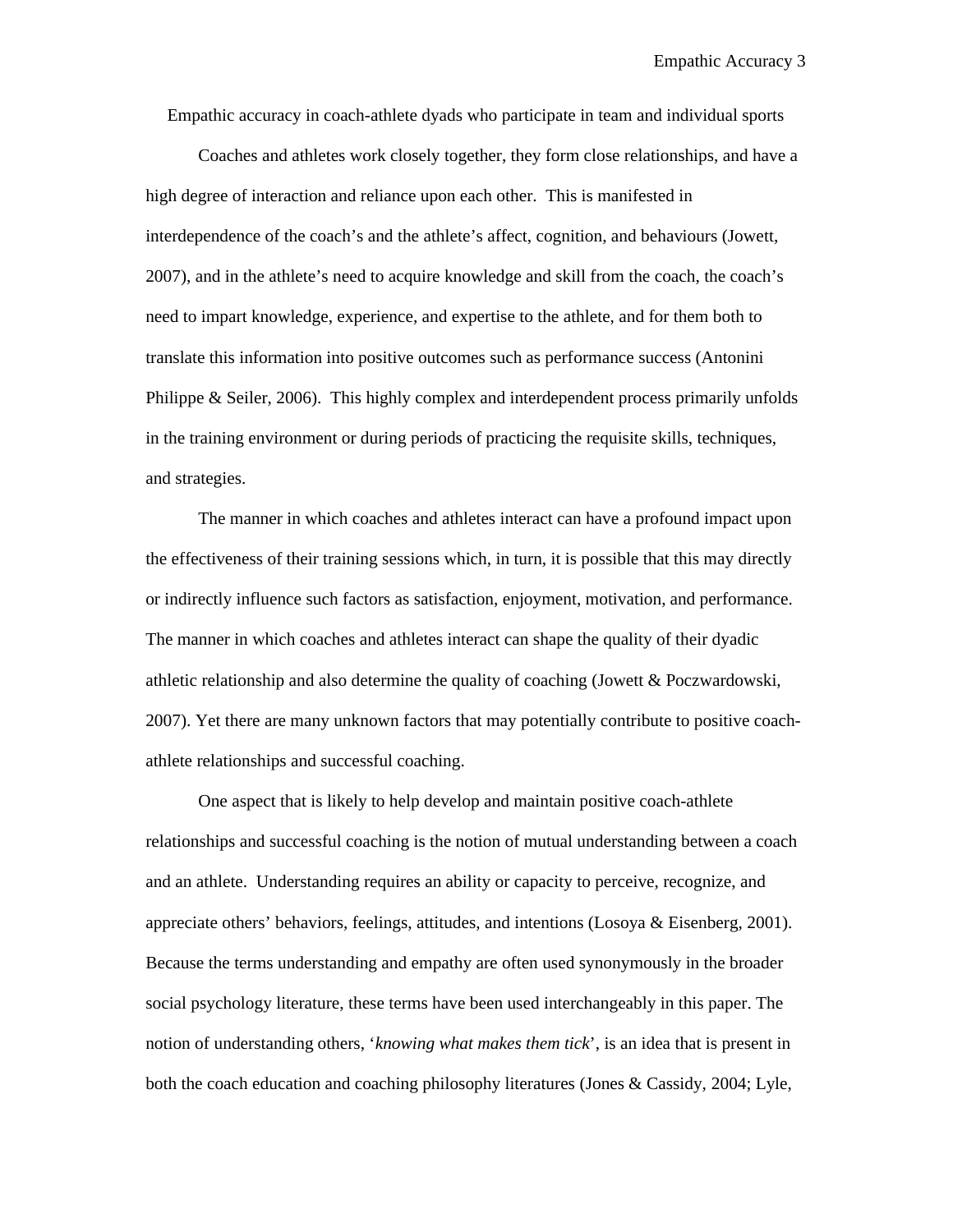2002). For example, Jones, Armour, and Potrac (2004) highlighted the significance coaches place on understanding their athletes on a daily basis. This was exemplified by an elite football coach who described coaching as "The art of… recognising the people and responding to the people you are working with" (Jones et al., 2004, p. 18). In addition, Côtè, Young, North, and Duffy (2007), in their definition of coaching excellence, stated that "coaches should understand and be responsive to athletes' needs in the different environments in which they coach" (p. 6).

Other evidence in the sport psychology literature also suggests the importance of the notion of understanding between coaches and athletes. For example, both the Multidimensional Model (Chelladurai, 1993) and the Mediational Model of Coach Leadership (Smith, Smoll, & Curtis, 1978) appear to indirectly implicate the concept of understanding in their main postulates. The multidimensional model states that athletes' satisfaction and performance are determined by the degree to which the three states of coach behavior - actual, required, and preferred - are congruent. It is thus possible that congruence among the three states of coach behaviors depends upon a coach's understanding and appreciation of the athlete's preferences. Correspondingly, the mediational model suggests that the athlete's experience of sport, including satisfaction and performance, depends on the type of behavior the coach manifests. It also proposes that this association is mediated by how the athlete perceives the manifested behaviors of the coach. It is reasonable to assume that athletes who are more understanding of their coaches' intentions and behaviors are more likely to respond positively to their coach and enjoy their sport. The model is also reciprocal, suggesting that athletes' experiences are monitored by the coach, which in turn influences the coaches' behavior - another process in which accurate perception and understanding should lead to more appropriate reactions.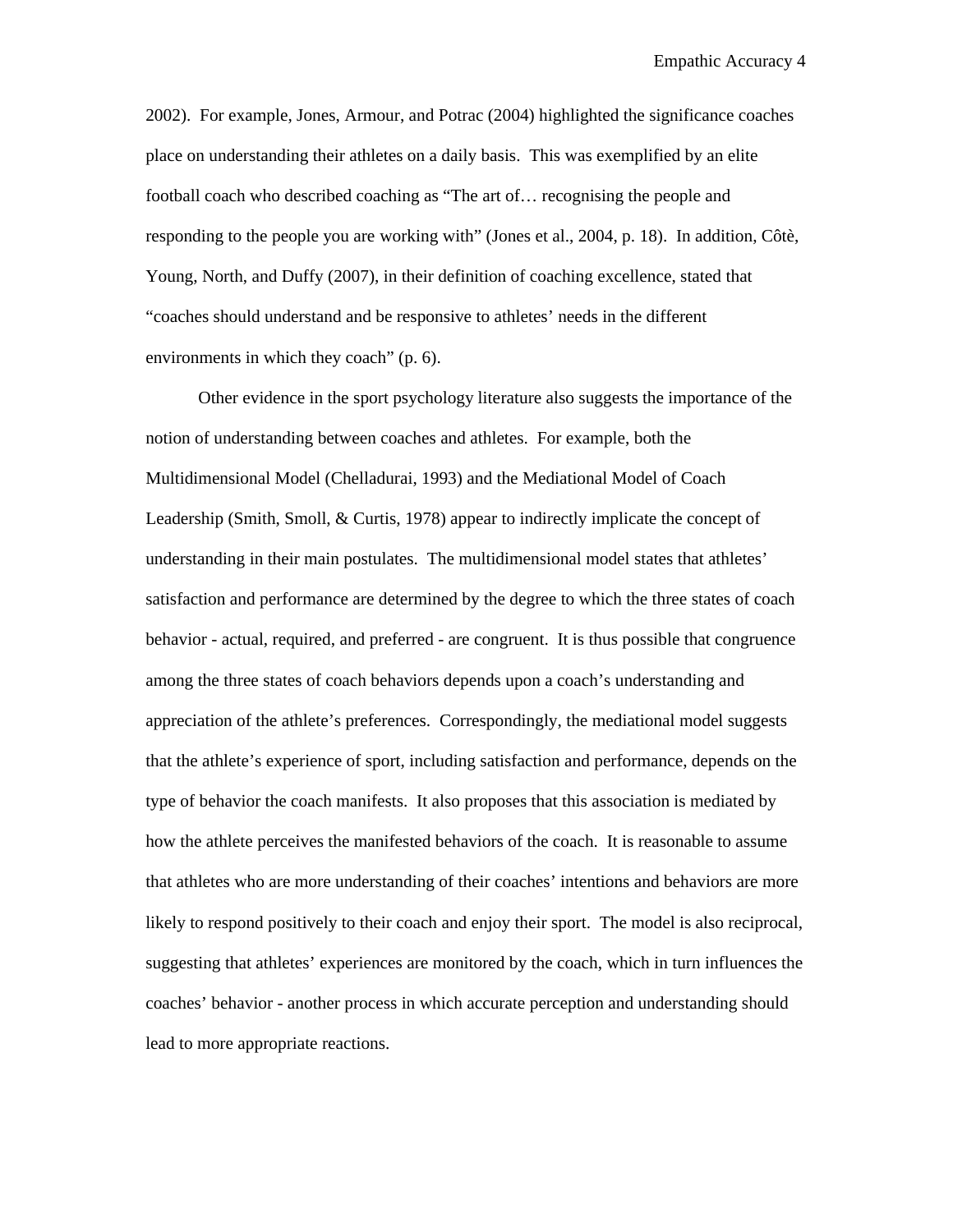More recently, Jowett and colleagues have proposed a model of the coach-athlete relationship that incorporates the interplay of coaches' and athletes' closeness, commitment, and complementarity (Jowett, 2005, 2007). A key dimension of this model is the idea of coorientation. Co-orientation was a term used by Laing, Phillipson, and Lee (1966) in describing relationship members' interperceptions. It reflects two distinct vantage points from which coaches and athletes view their relationships, namely, direct perspective (e.g., "I trust my coach/athlete") and meta-perspective (e.g., "My coach/athlete trusts me"). The different combinations of these perspectives yield three dimensions of co-orientation: (a) assumed similarity, (b) actual similarity, and (c) empathic understanding. Kenny and Cook have described these as important factors in interpersonal perception. They distinguish between assumed and actual similarity, and empathic understanding. Empathic understanding concerns the congruence between an individual's meta-perspective (e.g., "My coach trusts me") and their partner's direct-perspective (e.g., "I trust my athlete"), the degree to which the coach and the athlete can infer accurately each other's perceptions about the quality of their relationship. Jowett (2007) suggests the ability to understand and accurately perceive each others' viewpoint allow coaches and athletes to identify and resolve potential conflicts.

The significance of understanding one another in the coach-athlete relationship context has been demonstrated in a series of qualitative studies that have been conducted recently using the integrated conceptual model of closeness, commitment, complementarity, and co-orientation (e.g., Jowett, 2003; Jowett & Frost, 2007; Jowett & Cockerill, 2003; Jowett & Meek, 2000). Overall, the findings suggest that coaches and athletes viewed their ability to accurately perceive and understand each other as a key factor in positive relationships (e.g., "One of her qualities was that she made us feel she understood us", "I can infer whether the program works or not from what I see… how she moves, how enthusiastic,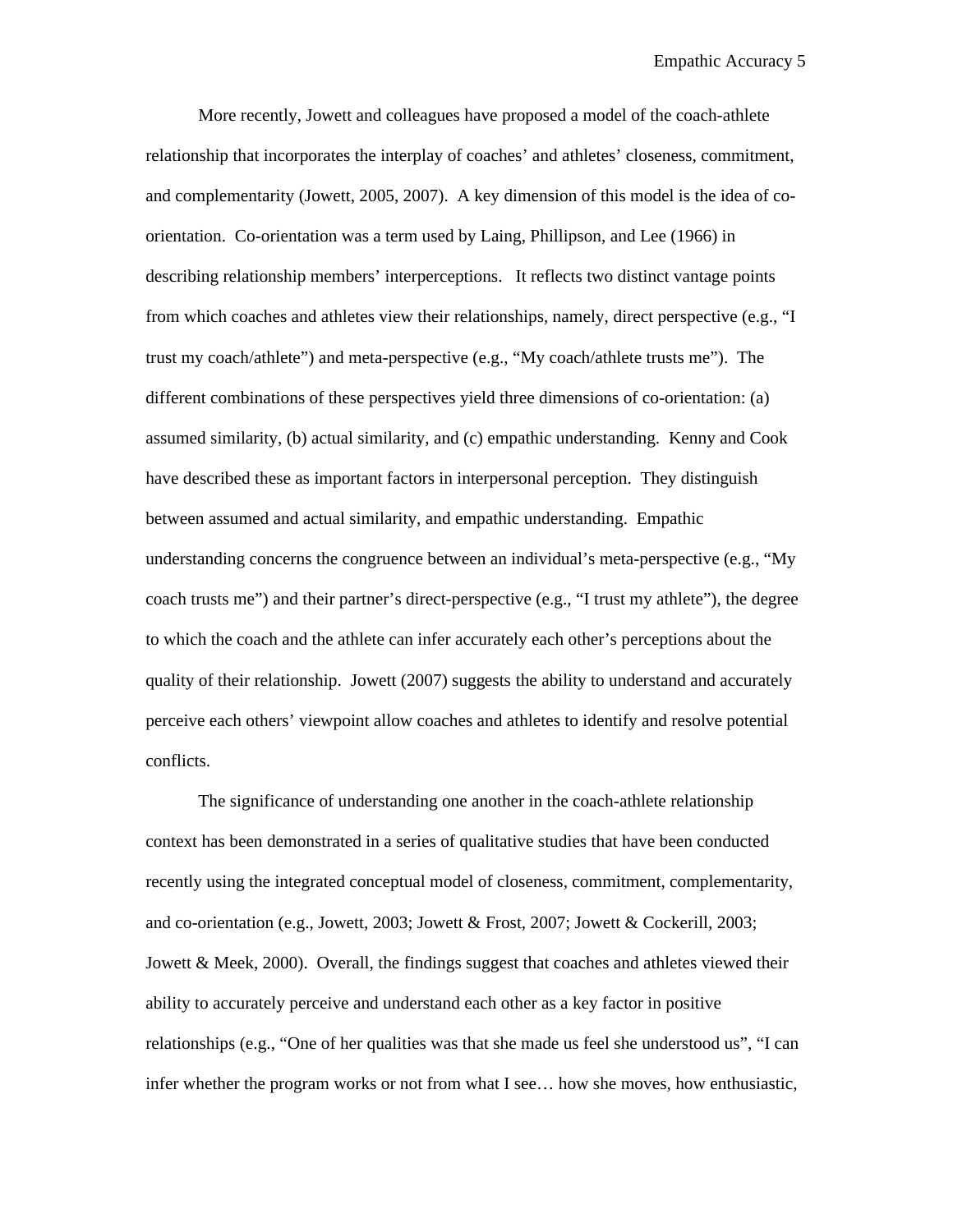and energetic she is" extracts from Jowett & Cockerill, 2003), and viewed a lack of understanding as a negative factor (e.g., [coach] did not understand how I felt and he pushed me, something I could not tolerate at the time" extract from Jowett, 2003).

Furthermore, quantitative research using a questionnaire has studied the dimension of empathic understanding. Jowett and Clark-Carter (2006) collected data from 121 coachathlete dyads who participated in individual sports. Athletes and coaches recorded their direct and meta-perspectives of closeness (mutual affective ties), commitment (intention to maintain the athletic partnership), and complementarity (co-operative interactions). Comparison of individuals' meta-perspectives with their partners' direct-perspectives revealed that athletes were significantly more capable of inferring accurately their coaches' feelings of closeness, than their coach was at inferring theirs. Furthermore, athletes in moderately developed relationships (6 months - 2 years) were more capable of inferring accurately the content of their coaches' commitment and complementarity, than athletes in more established relationships. Jowett and Clark-Carter's (2006) study supplies a limited view of empathic accuracy by focusing on generalised judgements about relationship characteristics. Thus, the present study sought to explore a means by which empathic accuracy or the degree to which coaches and athletes understand each other is assessed during a typical training session where coaches and athletes interact on a moment-to-moment basis.

### *Empathic accuracy: The unstructured dyadic interaction paradigm*

According to Ickes and colleagues, empathic accuracy is defined as the capacity to perceive, from moment-to-moment, the psychological condition of another, such as thoughts, feelings, and moods, and the motivations and reasoning behind behaviors (Ickes, Stinson, Bissonnette, & Garcia, 1990). Ickes and colleagues' (Ickes, 2001; Ickes et al. 1990) research has significantly contributed to the field of empathy by developing a methodological paradigm that attempts to capture the concept of *empathic accuracy* as defined above.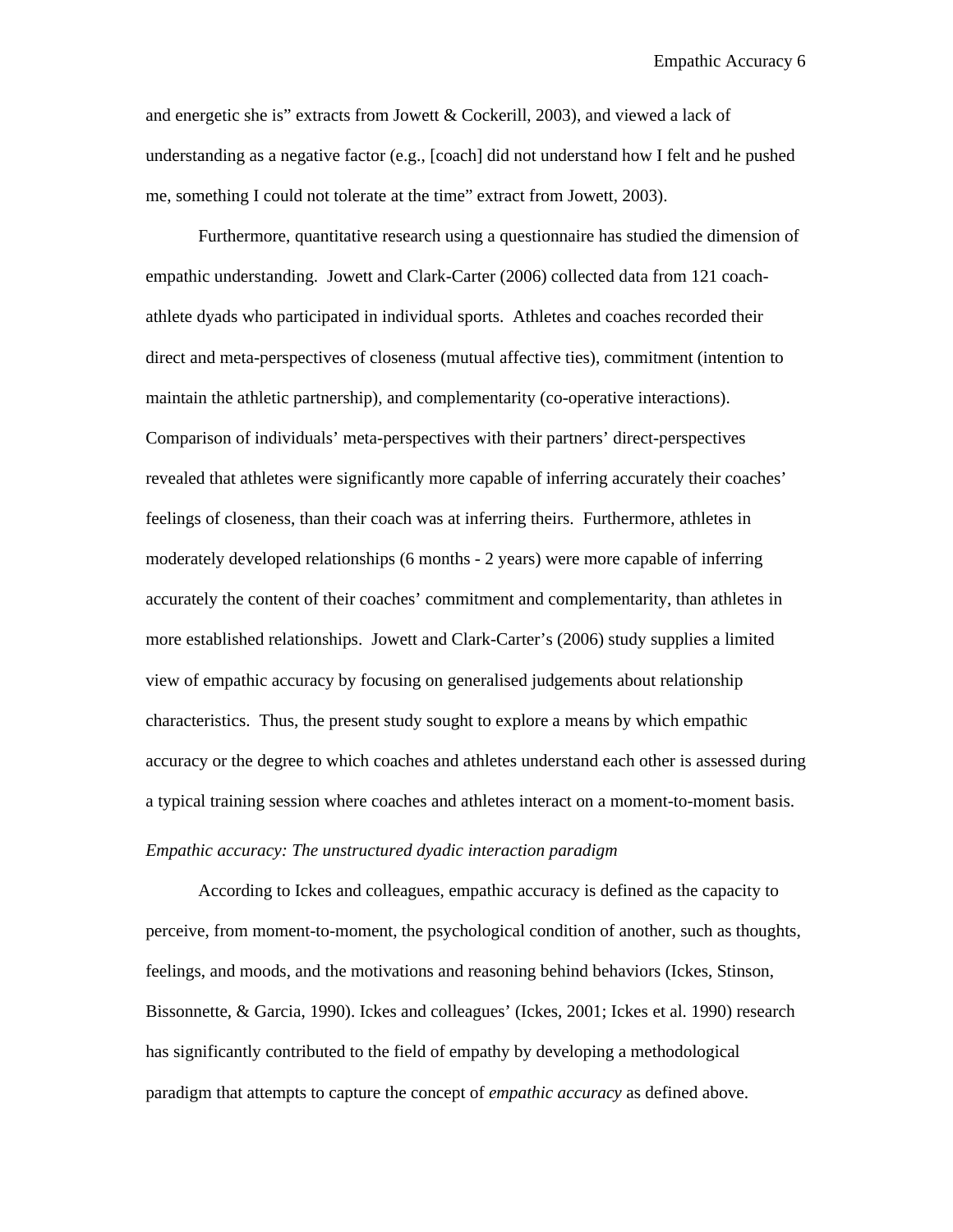This methodology involves a paradigm in which the spontaneous interaction between two individuals is unobtrusively filmed in a laboratory setting (i.e., unstructured interactions). The participants are then invited to watch the film separately and record the specific thoughts and feelings they remember having during the interaction. Subsequently, participants watch the film a second time and write down what it was they believed their partner had thought or felt at the designated points indicated by their partner. The congruence of each self-report and inference is rated by external observers and an average rating of accuracy is determined. This paradigm has been used extensively in social psychology research in the last two decades, and has been used for example to explore a variety of relationships such as strangers (Thomas & Fletcher, 2003), friends (Stinson & Ickes, 1992), romantic partners (Kilpatrick, Bissonnette, & Rusbult, 2002), and siblings (Neyer, Banse, & Asendorf, 1999). To our knowledge, Ickes' (2001) paradigm has never been applied to the coach-athlete relationship or to the sport domain; previous research in other fields has highlighted several potentially relevant correlates.

#### *Correlates of empathic accuracy*

*Team versus individual sports and group size.* Coach-athlete relationships occur across a spectrum of different sports, and the nature of a sport may potentially influence the level of empathic accuracy that coaches and athletes exhibit. The coach-athlete relationship unfolds in either individual sports where the athlete competes individually (e.g., gymnastics, badminton, boxing) or in team sports where the athlete competes as part of a team (e.g., football, rugby, hockey). Researchers have described how the dynamics between the coach and the athlete may vary between these two broad categories of sports (Bloom, Durand-Bush, Schinke, & Samela, 1998; Jowett, Paull, & Pensgaard, 2005). It is believed that in individual sports the coach and athlete operate on a one-to-one basis, and even though the coach may train with several athletes, the focus is on individual development and progression. In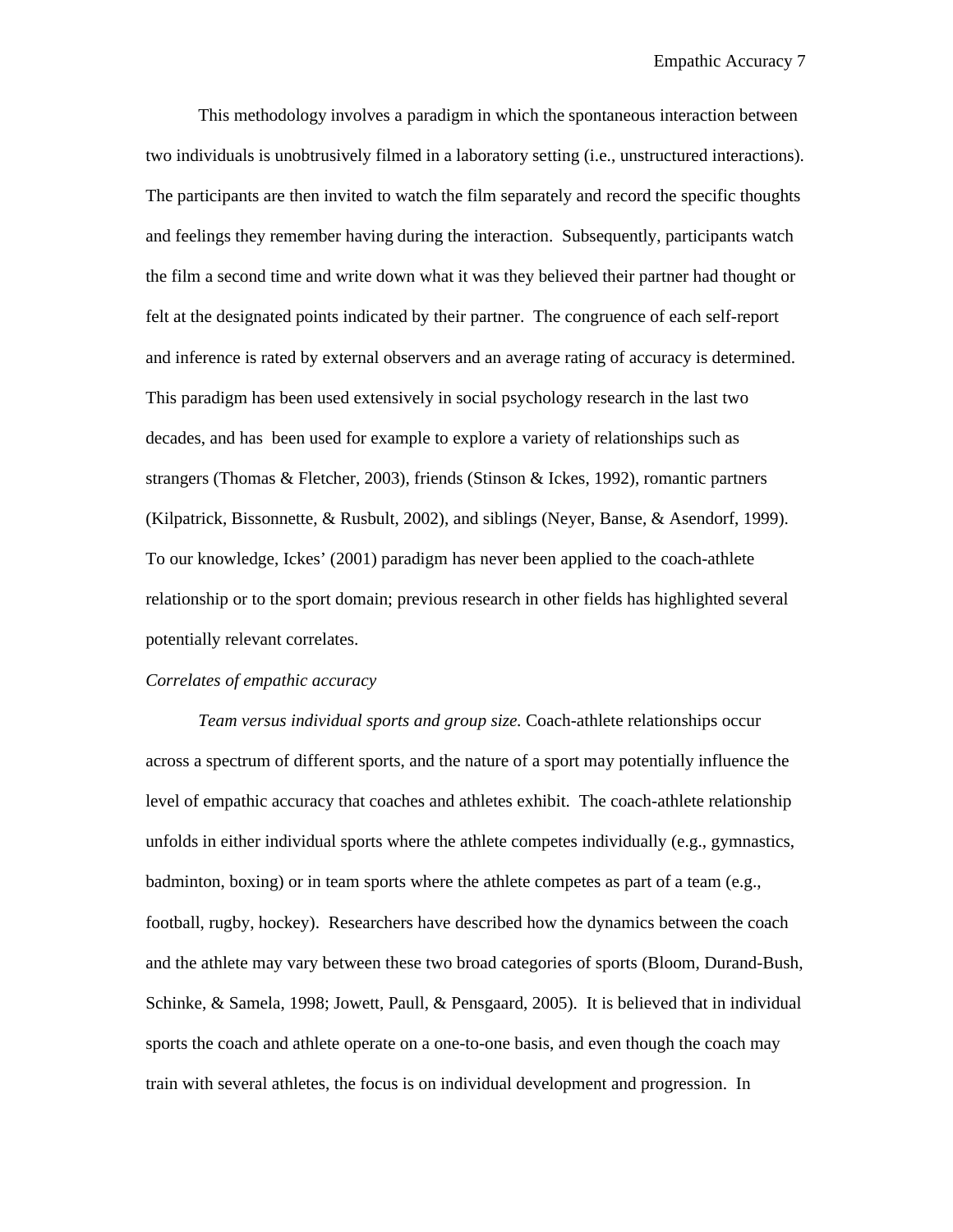contrast, in team sports the focus is upon the synergy between players and the performance of the team; therefore athletes will most often train as a group, working together, with the coach overseeing the whole.

Salminen and Liukkonen (1996) investigated the perceptions of the leadership behaviors of 68 Finnish coaches and their 400 athletes. They found that perceptions of leadership behaviors between coaches and athletes in individual sports were more similar than in team sports. They interpreted this finding by arguing that coaches and athletes of individual sports have more and better opportunities to develop close relationships. Thus, because more frequent and longer interactions with one another are thought to give greater opportunities to develop a closer athletic relationship, the first hypothesis was formulated.

*Hypothesis 1. C*oaches and athletes in individual sports will display higher empathic accuracy in comparison to those involved in team sports.

*Shared cognitive focus.* Shared cognitive focus is a notion introduced by Thomas, Fletcher, and Lange (1997). They defined it as "the actual similarity between the contents of the partners' thoughts and feelings at the same point… considering the degree to which the same topic was being addressed" (p. 843). They claim that this similarity increases empathic accuracy because individuals can perceive with greater ease what their partner is thinking about and can rely on their own reactions as a basis for inferring the thoughts and feelings of their partner (Thomas et al., 1997). For example, if a coach is focused on the technical instruction they are giving, it is reasonable that they would assume that their athlete would also be focused on this. However, if the athlete thinks the coach is talking about a different technical point, or is focused on something different, an upcoming drill or what other athletes are doing, it will be more difficult for the coach to accurately perceive what that athlete is thinking and feeling.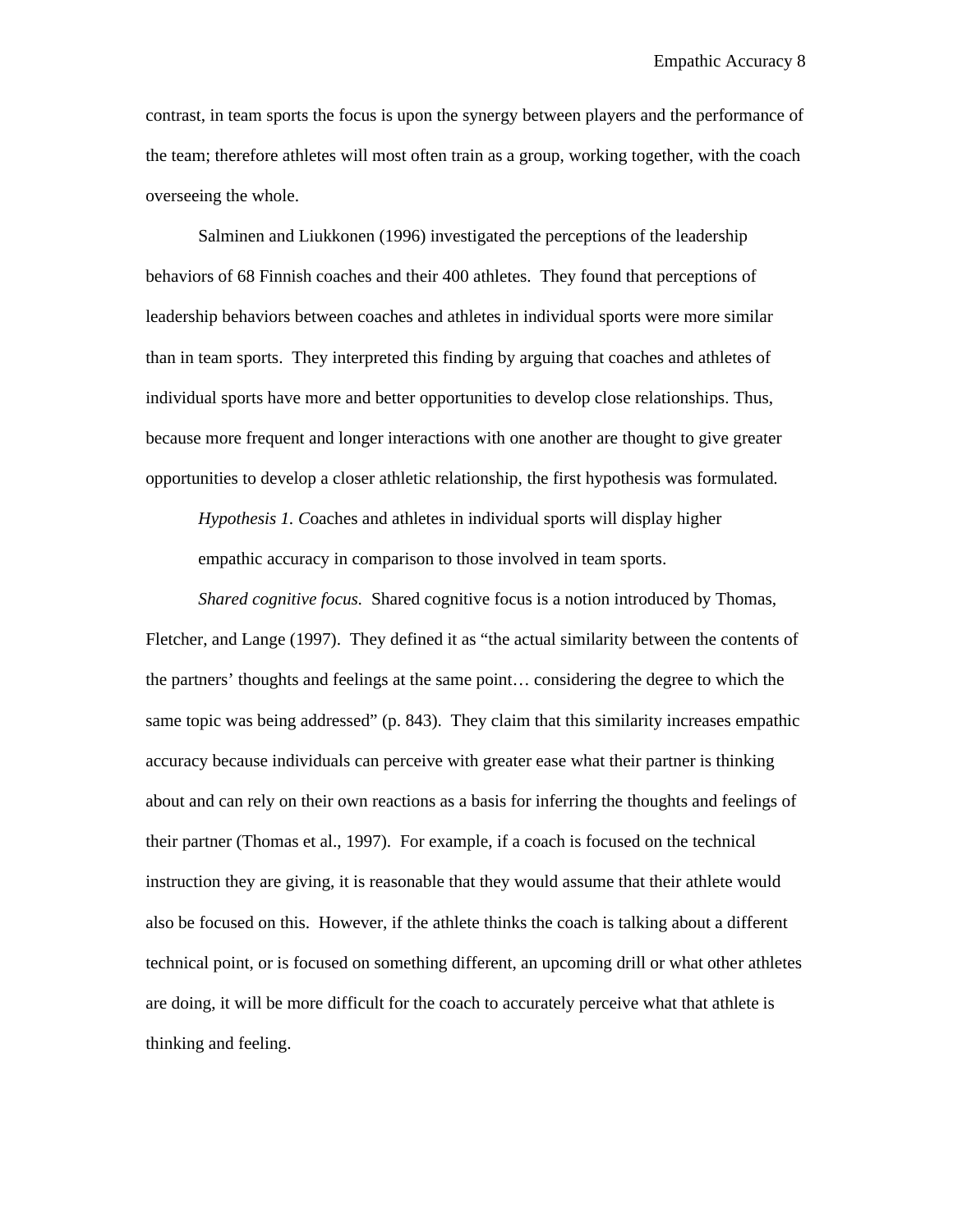Jowett and Clark-Carter's (2006) finding that coaches rely on how similar they actually are (i.e., actual similarity) with their athletes to draw accurate inferences about them as individuals (i.e., empathic understanding), provides some support for this claim in the coach-athlete relationship context. Thus, because it is believed that addressing similar issues and perceiving them in a similar way makes it easier for an individual to make accurate inferences about their partner's thoughts, the second hypothesis was formulated.

*Hypothesis 2.* Empathic accuracy will be positively associated with shared cognitive focus.

Within this notion of shared cognitive focus, it is also important to consider the group size of team and individual sports. Considering the group size of a sport, regardless of whether it is a team or individual sport, may enable a clearer interpretation of the relationship between empathic understanding and team versus individual sports. This notion is based on Carron, Hausenblas, and Eys's (2005) assertion that larger groups require the coach to take a more central role which inevitably affects the amount of one-to-one interaction. Moreover, individuals in larger groups have been shown to display less congruence in their shared goals (Carron et al., 2005; Hare, 1981). Thus, because the increasing size of a group can change the dynamics and interactions of the individuals, the following two hypotheses were formulated.

*Hypothesis 3.* Empathic accuracy and shared cognitive focus will be decrease as groups increase in size.

*Hypothesis 4.* Shared cognitive focus and group size will mediate the relationship between sport type (i.e. team versus individual) and empathic accuracy.

*Relationship and contact time.* Researchers (Thomas & Fletcher, 2003) in the empathic accuracy field have found that accuracy increases during the initial stages of relationships, before decreasing in the later stages of the relationship. The idea of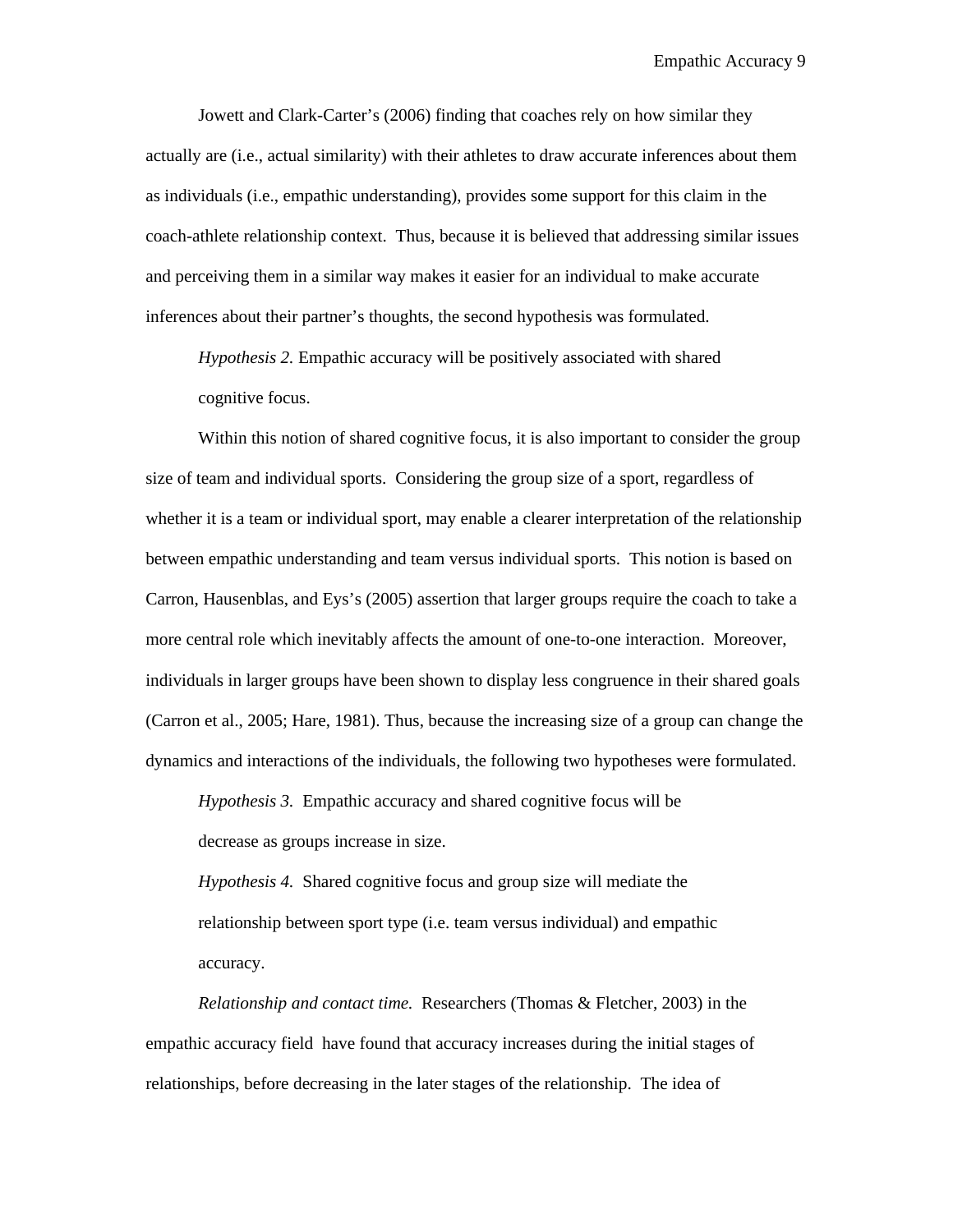relationship duration would seem particularly pertinent in sport, where it may take many years for an athlete to progress to the higher levels of performance, taking as long as 10 years of training to develop the expertise needed to compete at the highest levels (see Ericsson, 2003). Jowett and Clark-Carter (2006) found that athletes in moderately developed (2 or fewer years in duration) as opposed to established relationships (greater than 2 years in duration), demonstrated higher levels of empathic accuracy. It was explained that athletes are more motivated to observe their coaches closely in an attempt to get to know them during the early stages of the athletic partnership (Jowett & Clark-Carter, 2006). Based on the above, the following hypothesis is proposed.

*Hypothesis 5.* Empathic accuracy will be negatively associated with relationship duration.

#### Method

#### *Participants*

Forty coaches (*Mage* = 29.45 *SD* =  $\pm$ 10.7) and forty athletes (*Mage* = 21.35 *SD* = ±3.87), forming 40 coach-athlete independent dyads were recruited from a range of team (*n* = 21), and individual sports  $(n = 19)$ . Coach-athlete dyads had been together for an average of 18.6 months  $(SD = \pm 30.34)$ , trained for an average of 2.68 sessions per week  $(SD = \pm 1.42)$ , for 1.86  $(SD = \pm 0.41)$  hours at a time. Forty percent (40%) of dyads had both a male coach and athlete, 22.5% a male coach with a female athlete, 7.5% a female coach with a male athlete, and 10% a female coach and female athlete. Coaches had been involved in coaching for an average of 7.98 years  $(SD = \pm 7.87)$ . Athletes had an average competitive experience of 6.69 years  $(SD = \pm 4.49)$ . The performance level of the participants was categorised as follows: regional (30%), national (35%), and international (35%).

*Procedure*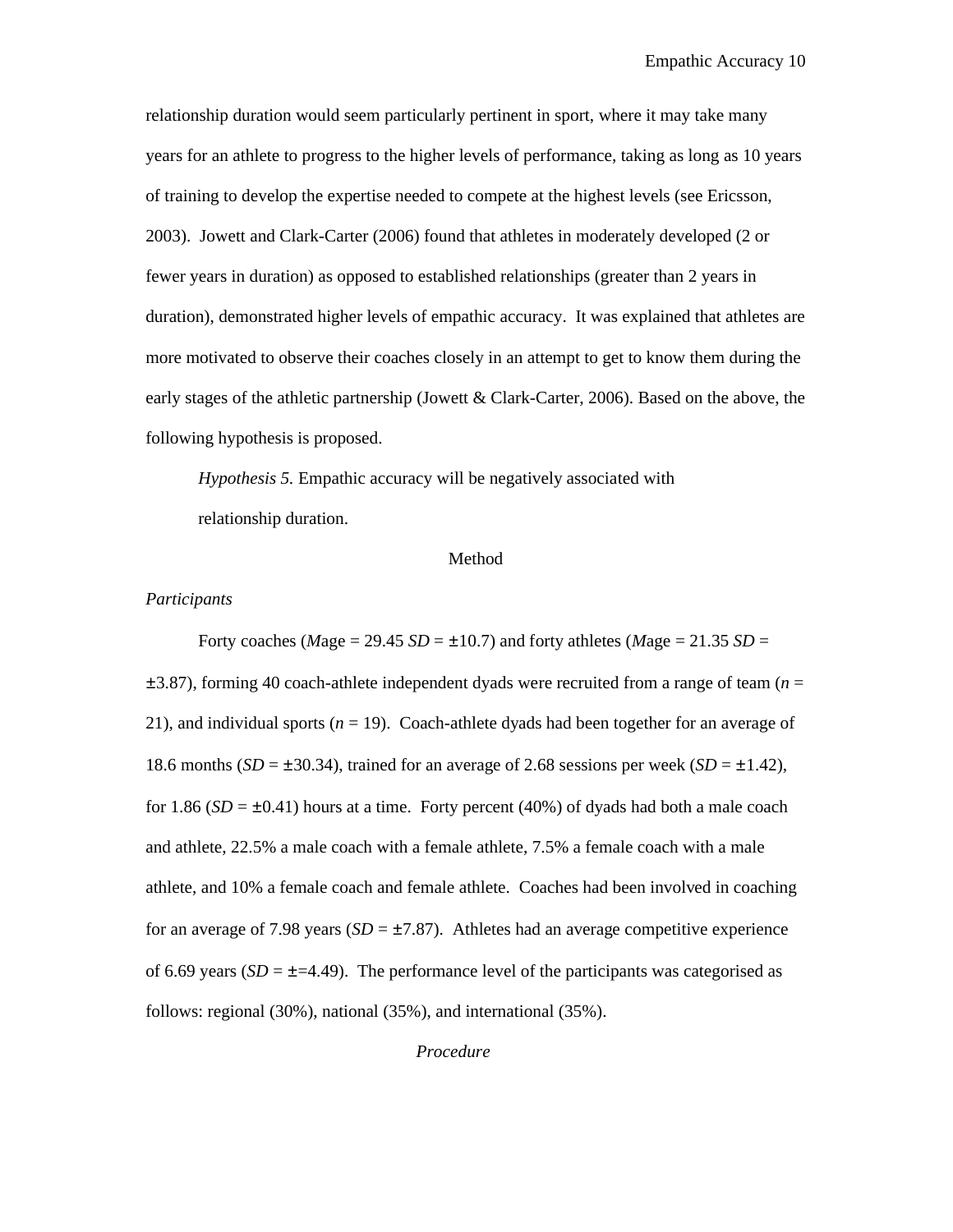Coach-athlete dyads were approached via either the coach or the athlete using a variety of means including personal contact, email, and letter.Participants were invited to take part in a study exploring how coaches and athletes interact during training. Brief descriptions of the study's aims and practical implications were supplied with information related to confidentiality and anonymity, as well as the voluntary nature of the study. There were two criteria for participation: (a) both coach and athlete participants were at least 18 years of age, and (b) athlete participants were actively engaged in training under the supervision of a coach and participated on a regular basis in competitions. Prospective participants who expressed an interest completed informed consent forms before any further involvement. Ethical approval was granted by the University's Ethical Advisory Committee before the data collection phase of the study.

#### *Materials*

*Collection of video-footage*. The protocol is based on Ickes and colleagues' (Ickes, 2001; Ickes et al., 1990) methodological paradigm. This paradigm was modified appropriately to reflect the context in which coach and athlete interactions naturally occur. A mutually convenient date and time were identified for the video recording of a typical training session. Coaches were asked to wear a small portable lapel microphone that allowed their conversations to remotely be recorded directly onto the video camera. This meant filming could be done from a distance with a zoom function – minimizing disruption caused by filming. Coach and athlete dyads were also asked to conduct the session as they normally would. After briefing the coach and the athlete, the researcher had no further interaction with them until the conclusion of the training session. The session was recorded, from an unobtrusive position. The coach and athlete were ideally kept in shot the whole of the session - there were instances when this was not possible.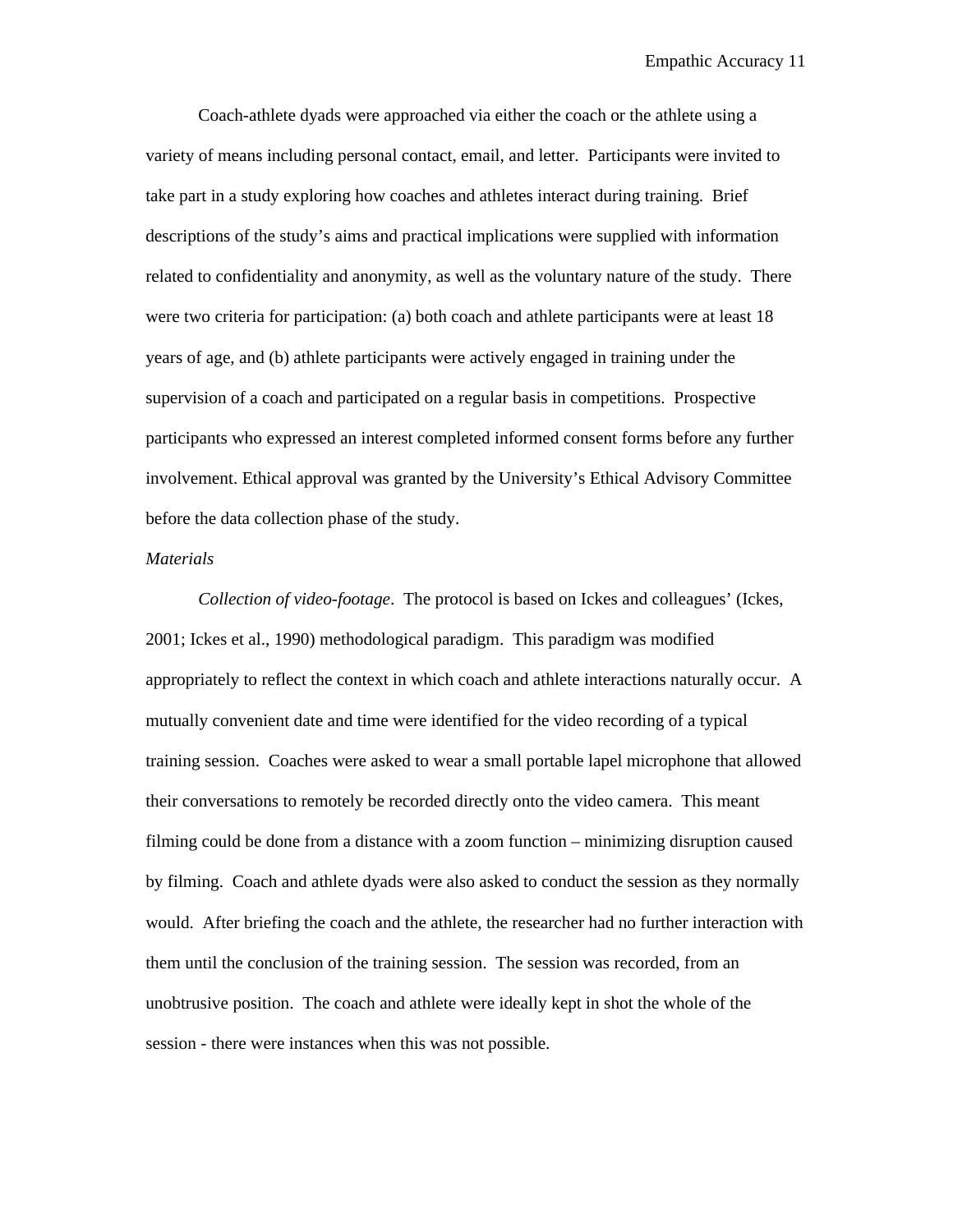*Editing*. The video-recording of each dyad's training session was uploaded to computer and reviewed by the first author. As the training sessions in this sample varied in length (from 20 minutes up to 4 hours) and were most often far longer than the brief discussions used in previous empathic accuracy research, a representative sample of discrete coach-athlete interactions was used.

All interactions between the coach and athlete were first identified. Interactions were rejected if sound quality was poor enough to make dialogue unclear or the view of the coach or athlete was obscured. Interactions were identified as being where a single topic or issue was addressed. For example, a coach and athlete may have talked continuously for several minutes, first about a drill and then about a future competition. This would be divided into two interactions. Interactions were sampled using a simple formula: 20% of sampled interactions were selected from the first third of the footage (usually the-warm up phase), 50% from the middle (main training session), and 30% from the final section (usually the cool down and conclusion). No criteria based upon types of behavior/interaction was used. This gave a representative sample from across the training session. Selected interactions were compiled into a continuous video, with each discrete interaction sequence separated by 80-seconds of blank footage. 12 ( $M = 11.53$ ,  $SD = 0.93$ ) episodes of interaction were selected as a sufficient amount, giving a range of interactions from across the training session, without making the end video so prohibitively long that coach-athlete dyads would be unwilling to participate.

#### *Data Collection*

*Collection of thought and feeling data*. The day following the video-recordings, coach-athlete dyads attended the laboratory where each member of the dyad was asked to independently review the video. Participants were each given a standardised coding sheet on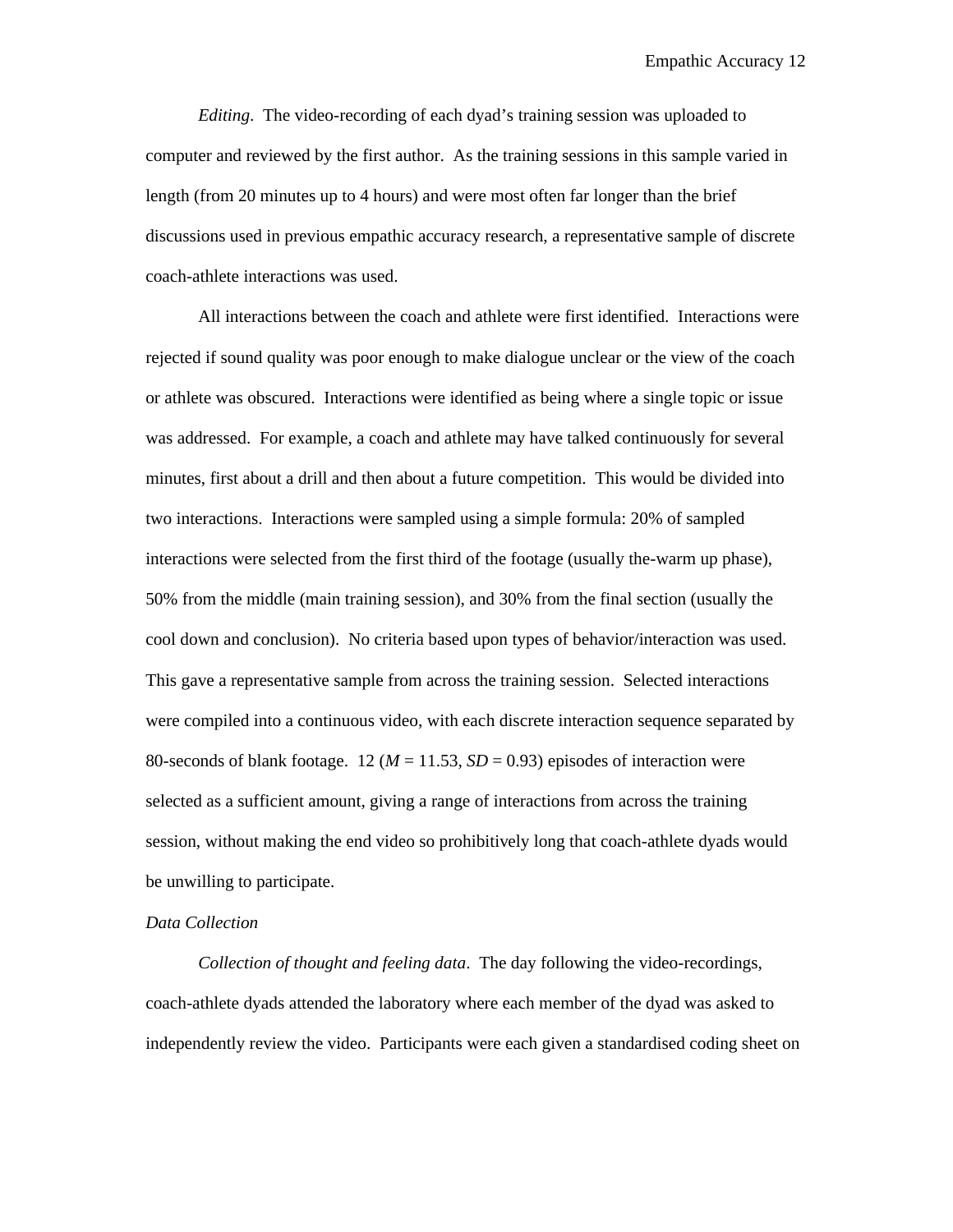which to record their thoughts and feelings, like the one Ickes and colleagues use in their studies (Ickes, 2001; Ickes et al., 1990).

The coding sheet was broken down into numbered sections, one for each interaction. Each section was completed during the period of blank footage following the viewing of an interaction. Pilot testing of this method had established that an 80-second period was sufficient for participants to record their thoughts and feelings, while still placing a time pressure on them to more accurately reflect how inferences are made on a moment-tomoment basis. Participants were asked to only record what they clearly remembered experiencing during the training session and not to create new thoughts and feelings. They were told that their partner would not be allowed to see these responses. Three specific responses were required: (i) the general feelings they remembered experiencing, (ii) the specific thoughts they remembered having, and (iii) their interpretation of training at each selected point (i.e., positive, neutral, negative). Participants could report as many thoughts and feelings as they remembered experiencing during the depicted interaction.

*Collection of inference data*. Each coach-athlete dyad was then asked to watch the video a second time. Participants were supplied with new coding sheets, identical to those used to record their own thoughts and feelings. This time the coach and athlete were instructed to watch the recording and at each break to record what they believed their partner had been feeling and thinking at that selected point in the training session, and how their partner would have interpreted it.

At the conclusion of this task, coaches and athletes provided various demographic data. These data included gender, age, performance level, relationship duration, the average number of trainings sessions together per week, and the average length of a typical training session. The coach and athlete were fully debriefed about the nature of the study, the variables involved, its purpose, and expected findings.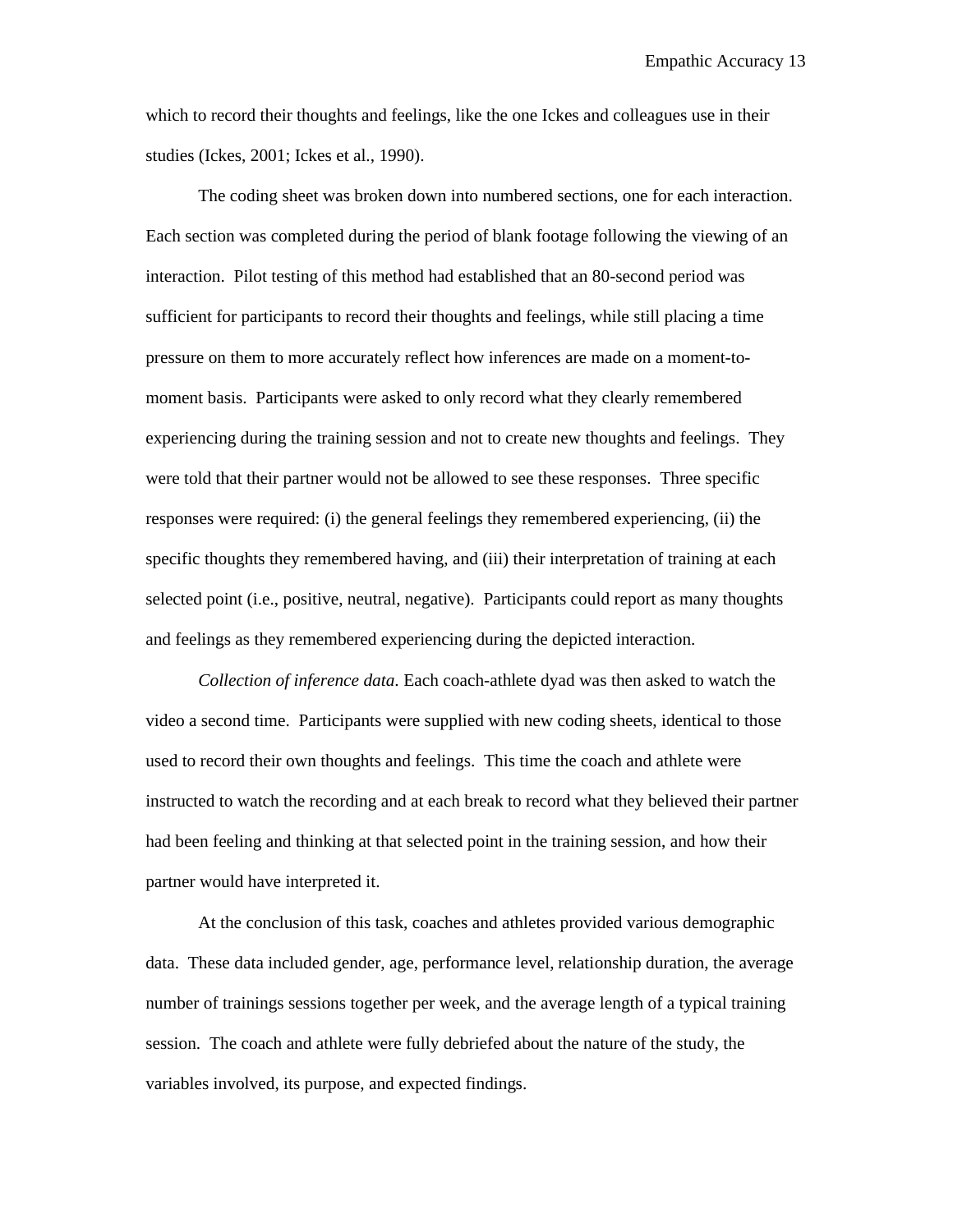#### *Results*

#### *Aggregating the empathic accuracy data and shared cognitive focus data*

According to Ickes's (2001) computation of empathic accuracy scores, accuracy is calculated, for example, by comparing an athlete's inferences with his/her coach's selfreported thoughts and feelings, for each of the selected interactions. Three raters independently assessed the similarity of each pairing (i.e., inferences and self-reports) using a 3-point scale: 0 – *essentially different*, 1 – *similar, but not the same*, and 2 – *essentially the same*. The mean score for each individual (i.e., athlete and coach) is then calculated. This is the average score of all three raters for all inferences made by an individual. This average score is divided by 2 and then multiplied by 100 to produce a percentile score describing the level of accuracy: 0% *describing total inaccuracy* and 100% *describing perfect accurac*y.

The empathic accuracy scores of the present study were corrected for accurate inferences based purely upon chance as follows. Individuals' self-reported thoughts and feelings were randomly paired with their partners' inferences. Three raters then independently scored the similarity of the content of these random pairings using the same method described above. The resulting score (called baseline accuracy, see Ickes et al., 1990) was subtracted from the original empathic accuracy score to yield a chance-corrected value. From this point onwards all references to empathic accuracy refer to this corrected value. The inter-rater reliability for the original empathic accuracy measure was 0.88 for both coaches and athletes, and 0.82 and 0.81 respectively for the baseline accuracy measure.

As described by Thomas et al. (1997), shared cognitive focus was assessed by comparing the self-reports of both partners for each point. Three raters independently scored the similarity of the content of these pairings and a mean value was then calculated. The degree to which the same topic/subject was being addressed by both the coach and the athlete, irrespective of how they felt about that topic was rated as, 0 - *different topics*, 1 –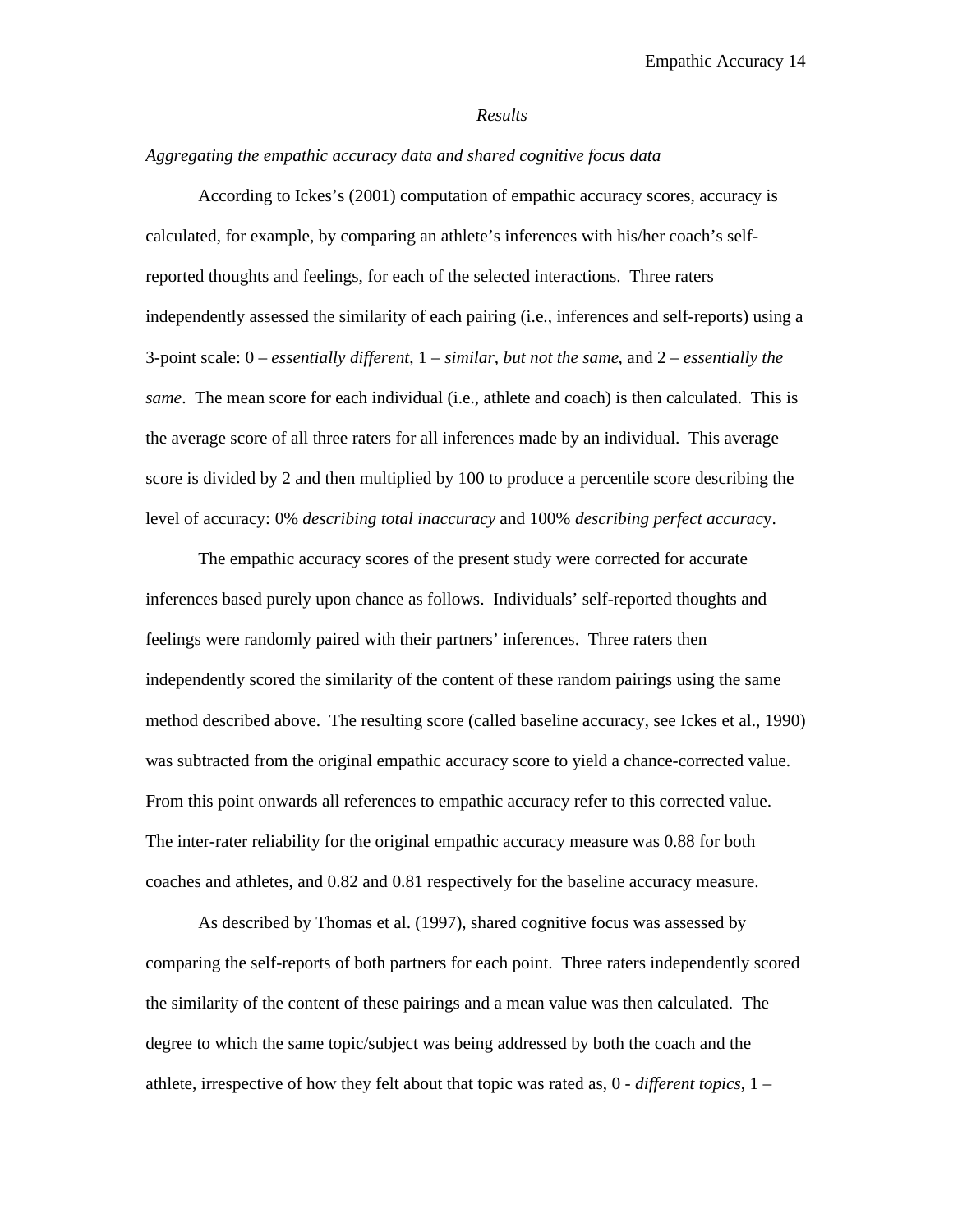*similar topics*, 2 - *the same topic*. The inter-rater reliability for shared cognitive focus was 0.88.

#### *Data Analyses*

*Hypothesis 1.* This hypothesis explored whether athletes and coaches involved in individual sports as opposed to team sports would report higher levels of empathic accuracy. There was a significant medium to large effect,  $t(38) = 2.50$ ,  $p < .05$ ,  $d = 0.81$ , with coaches demonstrating higher empathic accuracy in individual sports. No significant difference was found for athletes. A significant medium-to-large effect for shared cognitive focus was also found,  $t(38) = 2.23$ ,  $p < .05$ ,  $d = 0.72$ , with coaches and athletes showing a higher shared cognitive focus in individual sports.

*Hypotheses 2 and 3.* Here it was anticipated that empathic accuracy would be positively associated with shared cognitive focus, and that both empathic accuracy and shared cognitive focus will be negatively associated with group size. Table 2 shows the bivariate correlations between these variables. Coach empathic accuracy was strongly correlated with shared cognitive focus,  $r(38) = .63$ ,  $p < .01$ , whereas athlete empathic accuracy was not. Only shared cognitive focus was significantly and negatively correlated with group size *r*(38)  $= -.40, p < .05.$ 

*Hypothesis 4.* It was hypothesized that shared cognitive focus and group size would mediate the relationship between sport type (i.e. team versus individual) and empathic accuracy. However, as there was no significant difference between team and individual sports for either group size or for athletes' empathic accuracy, only the possibility of shared cognitive focus mediating the relationship between sport type and coach empathic accuracy was further investigated. Baron and Kenny's (1986) procedures for mediation regression were followed. First, coach empathic accuracy was regressed on sport-type to establish if there was a relationship to be mediated. Sport-type significantly predicted coach empathic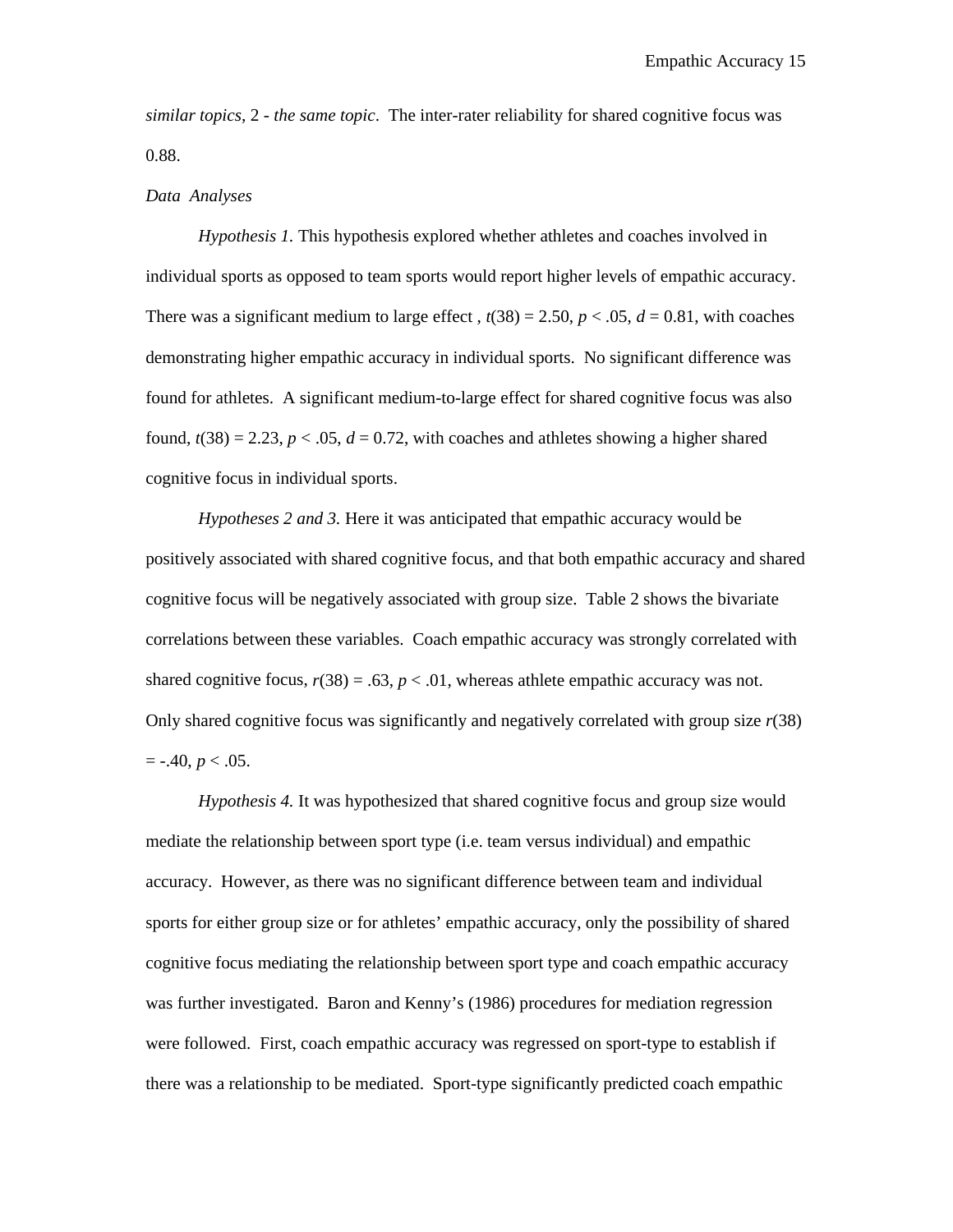accuracy,  $\beta = .38$ ,  $t(38) = 2.49$ ,  $p < .01$ , explaining a significant proportion of the variance,  $R^2$  $= .14, F(1, 38) = 6.23, p < .05$ . Next, coach empathic accuracy was regressed on shared cognitive focus and shared cognitive focus was regressed on sport-type to establish if shared cognitive focus could act as a mediator. Shared cognitive focus significantly predicted coach empathic accuracy,  $\beta = .63$ ,  $t(38) = 4.95$ ,  $p < .01$ ,  $R^2 = .39$ ,  $F(1, 38) = 24.53$ ,  $p < .01$ . Sporttype significantly predicted shared cognitive focus,  $\beta = .34$ ,  $t(38) = 2.23$ ,  $p < .05$ ,  $R^2 = .12$ ,  $F(1, 38) = 4.96$ ,  $p < .05$ . Finally, coach empathic accuracy was regressed both on sport-type and shared cognitive focus. In this analysis the association between sport-type and coach empathic accuracy became insignificant, while shared cognitive focus still significantly predicted coach empathic accuracy  $\beta$  = .56,  $t(37)$  = 4.24,  $p < .05$ , while explaining a significant proportion of the variance  $R^2 = .42$ ,  $F(2, 37) = 13.51$ ,  $p < .01$ . As sport-type predicted no significant independent variance in coaches' empathic accuracy, the association between sport-type and empathic accuracy was mediated by shared cognitive focus.

*Hypothesis 5.* We predicted that athletes and coaches in longer athletic relationships and whose training sessions are longer in duration will be associated with high levels of empathic accuracy. Three variables addressed the amount of contact between coaches and athletes: overall length of the relationship, number of training sessions per week, and the length of these training sessions. Coach and athlete empathic accuracy were each in turn regressed on these three variables. Only the regression for coach empathic accuracy was significant,  $R^2 = .25$ ,  $F(3, 36) = 5.38$ ,  $p < .05$ , with only training session length significantly predicting any variance,  $\beta = .53$ ,  $t(36) = 3.73$ ,  $p < .05$ .

#### Discussion

The objective of this paper was to investigate the role of empathic accuracy in the context of the coach-athlete relationship by assessing it during a typical training session where there is a plethora of interactions on a moment-to-moment basis. An adaptation of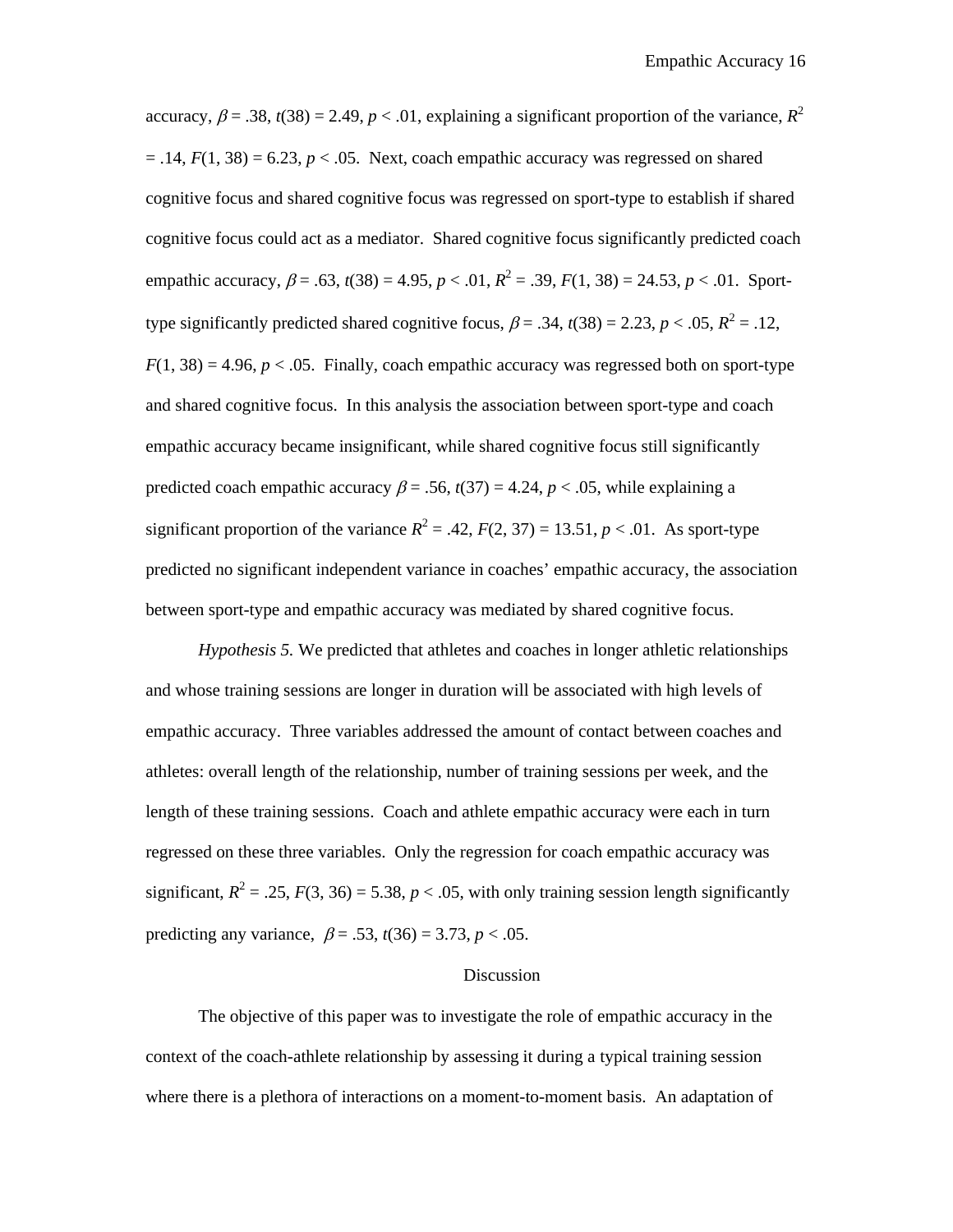Ickes's (2001) paradigm was employed to obtain data of coaches and athletes' feelings and thoughts as well as their inferences of each others' feelings and thoughts. The analysis of the obtained data indicated coaches and athletes display a degree of error in their inferences, on average less than 40% accuracy, suggesting that a large proportion of the time they were unaware of what their partner was thinking and feeling. This is consistent with previous empathic accuracy research, which revealed lower than 50% accuracy in relationships such as friendships (Stinson & Ickes, 1992) and dating partners (Thomas & Fletcher, 2003). In addition, relative low accuracy has also been observed in the coach-athlete relationship; Jowett and Clark-Carter (2007) demonstrated an average co-efficient of less that 0.30 between coaches' and athletes' direct and meta-perspectives of each other.

The findings also indicate that the distinct nature of team versus individual sports and group size can affect the empathic accuracy of coaches. This finding partially supports the hypothesis that higher levels of empathic accuracy will be demonstrated by those involved in individual sports as opposed to team sports. The present findings demonstrated that coaches in individual sports may have more and better opportunities to get to know their athletes and hence understand their thoughts and feelings than coaches in team sports (cf. Salminen & Liukkonen, 1996). Furthermore, the findings revealed that coaches in individual and team sports may be more accurate in their perception of athletes' feelings and thoughts for two interrelated reasons: (a) due to the smaller group sizes they train, and (b) due to their shared cognitive focus. The findings from the mediational analysis highlighted that shared cognitive focus predicted substantially more variance in coach empathic accuracy than just sport-type alone, explaining over 40% of the variance. This suggests that shared cognitive focus is an important mechanism through which sport-type affects coach empathic accuracy.

Shared cognitive focus is obviously an important factor in coach empathic accuracy; it may also explain why no difference in athlete empathic accuracy was found between team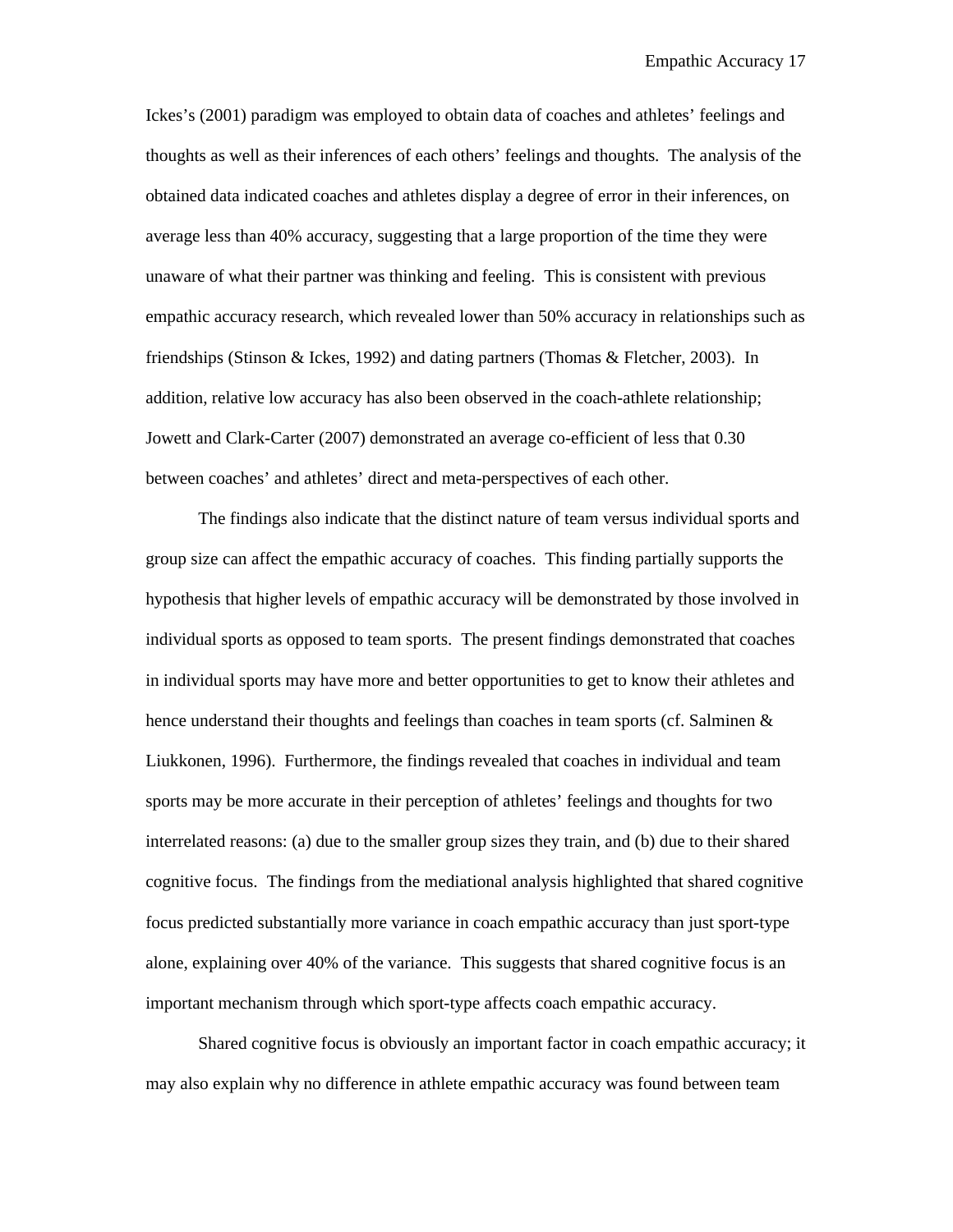and individual sports. First, coaches in team sports are more likely to interact with the group as a whole than those involved in individual sports, and interactions with any given individual athlete will be limited (Carron et al., 2005; Bloom et al., 1998; Jowett et al., 2005). Second, it is also likely that in team sports, what the coach is saying may not always apply to the whole of the group being addressed. On such occasions, athletes' minds may wander. Stinson and Ickes (1992) found that in situations where an individual was thinking about something other than the current situation, their partner had greater difficulty making accurate inferences about their thoughts and feelings. Hence, as the situation differs for coaches in team sports compared to individual sports, shared cognitive focus may become an influential factor on coaches' empathic accuracy than on athletes' empathic accuracy.

Thomas et al. (1997) have shown that when married couples were focused on the same task their empathic accuracy increased, they also explained that shared cognitive focus was less important when individuals were better able to pick up on contextual information such as verbal and nonverbal cues. The nature of the coach-athlete relationship means that interaction typically involves the coach playing a leadership role in orchestrating the training session. The coach is largely preoccupied with technical instruction or encouragement, strongly focused on the here and now. This focus on the here and now, and typically abundant verbal information, is likely to make it easier for athletes to make accurate inferences about what the coach is thinking and feeling even if they do not have a shared cognitive focus. Additionally, athletes usually have one principal coach, whilst coaches have a number of athletes to focus their attention on.

An important issue when considering relationship length may be that of "precision". In previous empathic accuracy research, two relationships of a similar length of years (e.g., five-year relationship) have been considered to have had an equivalent amount of contact time (Kilpatrick et al., 2002; Thomas & Fletcher, 2003). However, we argue here that such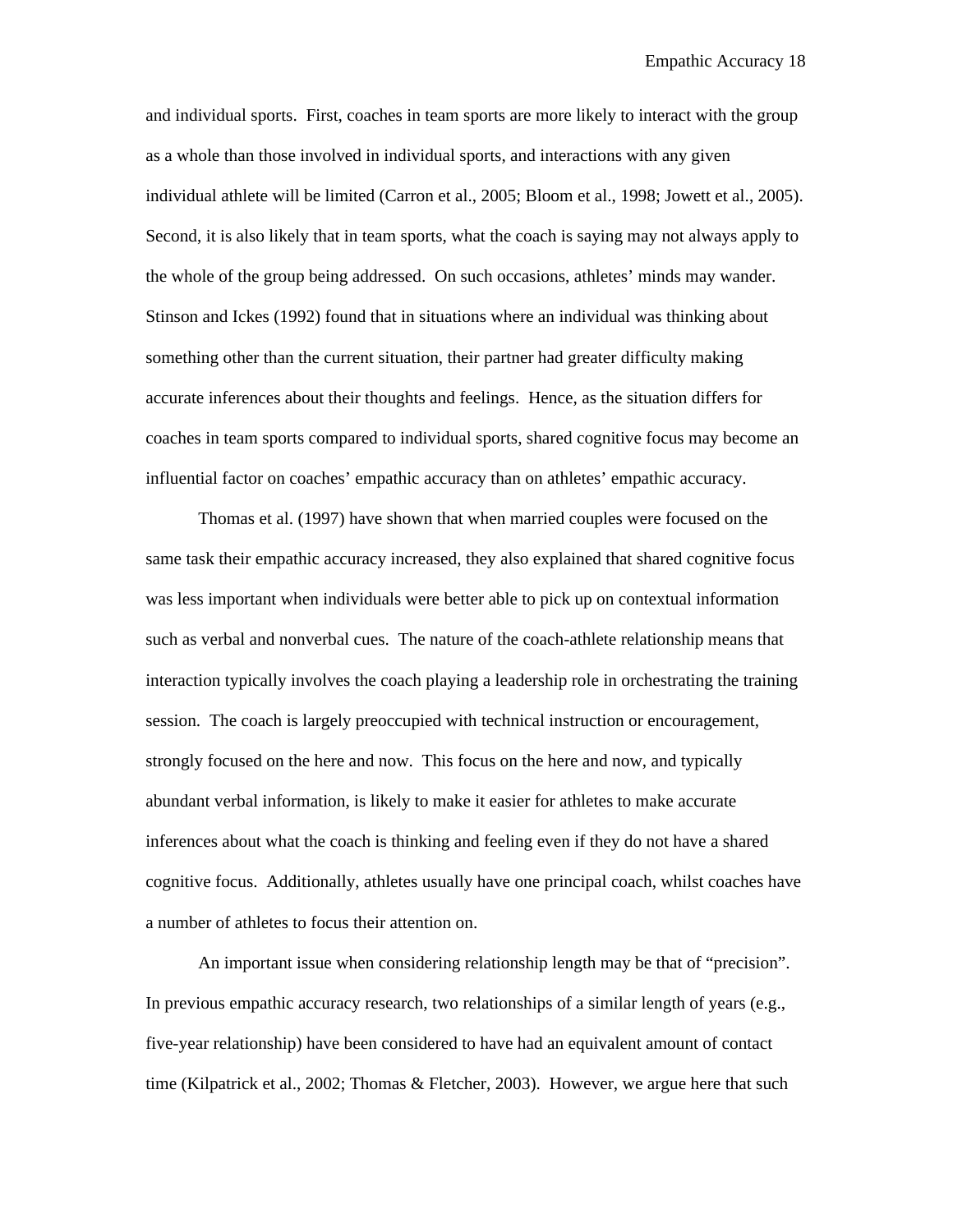relationship length as a measure of may be imprecise, because relationship members may have been together for five years but have only actually interacted half of that time, whereas other members spent all of their time together. In the coach-athlete relationship, an athlete who has trained with a coach for five year, two days a week, for two hours a time, may be completely different from one that has trained with the same coach for five years, but for four times a week, for three hours a time. Thus, in the present study contact time was measured not only by recording the coach-athlete relationship length but also the frequency and duration of their training sessions.

Relationship length in term of years revealed no association with empathic accuracy even when the frequency and length of sessions were controlled for. This conflicts with previous findings that have shown a correlation between relationship length and empathic accuracy (Thomas  $&$  Fletcher, 2003). It has been suggested that it is only in relatively new relationships that the relationship length makes a positive difference to empathic accuracy (see Ickes, 2003; Stinson & Ickes, 1992), with newly formed relationship initially showing an increase in empathic accuracy that then decreases as the relationship continues (Thomas  $\&$ Fletcher, 2003). The closest example in sport is provided by Jowett and Clark-Carter (2006), who found that moderately, developed relationships (6 months to 2 years) displayed higher levels of empathic understanding than those in more established relationships (greater than two years). In this sample, the majority of coaches and athletes were from relationships one and a half to two years long. Thus, future research should examine whether shorter and longer term relationships are significantly different in terms of athletes and coaches' empathic accuracy.

The only contact time variable to show any association with empathic accuracy was the length of the training sessions, and that was for coaches only. One possible explanation is that shorter training sessions due to time constrains are more focused on the task at hand (i.e.,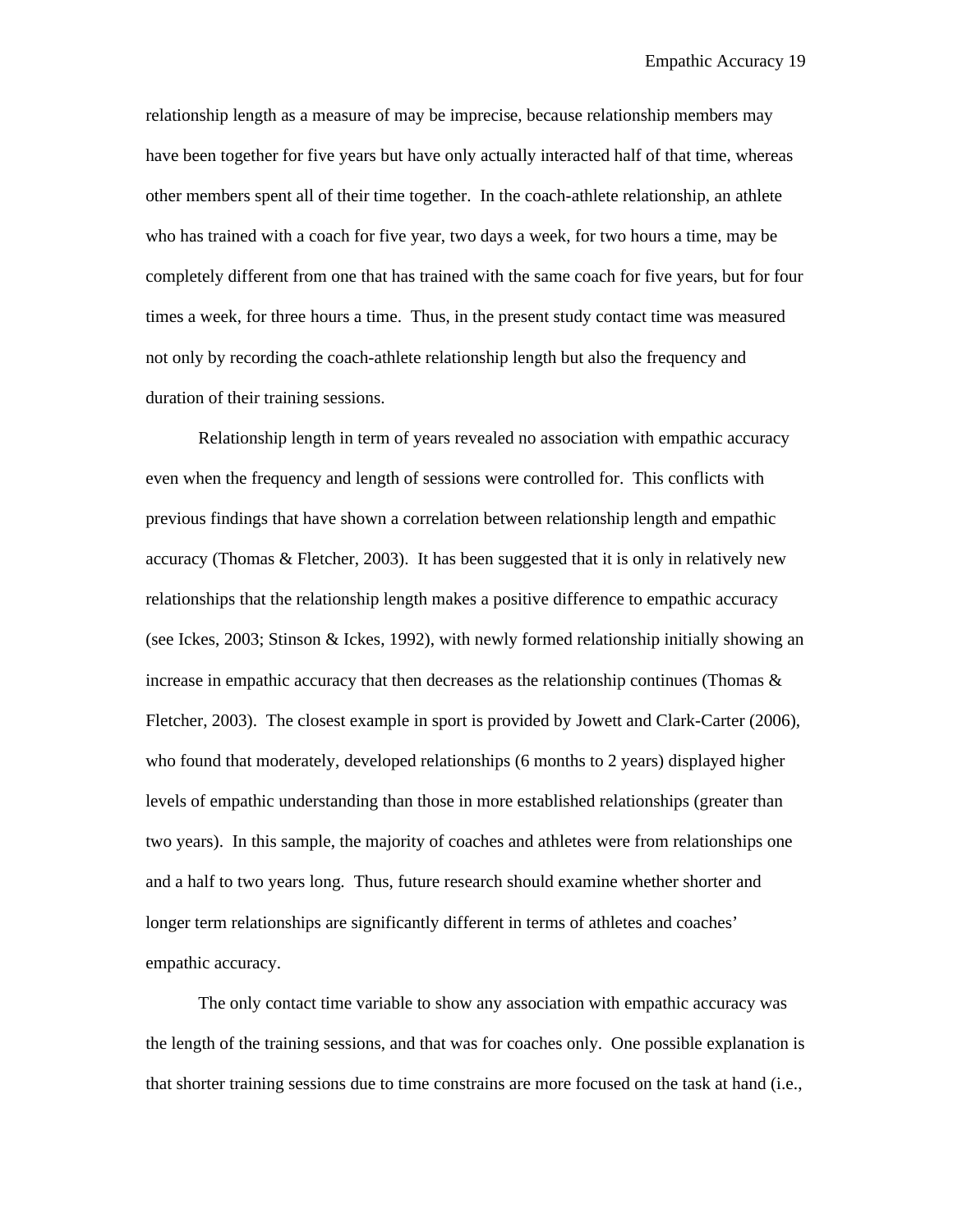skill development and performance enhancement), whereas longer sessions allow time to talk, interact, and engage about sport as well as other topics outside sport. Another is that a longer training session is simply reflective of a more intensive task-oriented session with greater amounts of interaction.

Increased time together would afford coaches and athletes greater awareness and personal knowledge of each other, a factor that has been argued to have a positive impact on empathic accuracy (Stinson & Ickes, 1992; Thomas & Fletcher, 2003). It is also possible that coaches who are exposed to additional information about specific athletes from their parents, support staff, and other coaches and athletes may be more likely to make accurate inferences – even in the absence of shared cognitive focus (i.e., individuals are thinking about things other things than the current location and events), (cf. Stinson & Ickes, 1992). For example, if an athlete is distracted at training due to worries about home life, personal knowledge of that athlete's situation would allow a coach to accurately infer what the athlete was thinking and feeling, and the reason for their distraction. Longitudinal research would significantly enhance our knowledge of the temporal patterning of empathic accuracy.

Ickes's (2001) paradigm has been used in social psychology research extensively to explore the ideas behind empathic accuracy; however, certain criticisms have been leveled at it. Wilhelm and Perrez (2004) have suggested that the ecological validity of the findings it generates is suspect because (a) the laboratory setting influences the dynamics of the interactions and (b) the relatively short duration of the interactions (e.g., 5 or 10 minutes) does not reflect changes that can occur over time in extended interactions.

The present study expands previous work by addressing such limitations. First, it strengthens the ecological validity of previous work and findings by assessing interactions of a more extended duration in the environment where they naturally occur (e.g., typical training session). Second, it broadens the knowledge base of empathic accuracy research by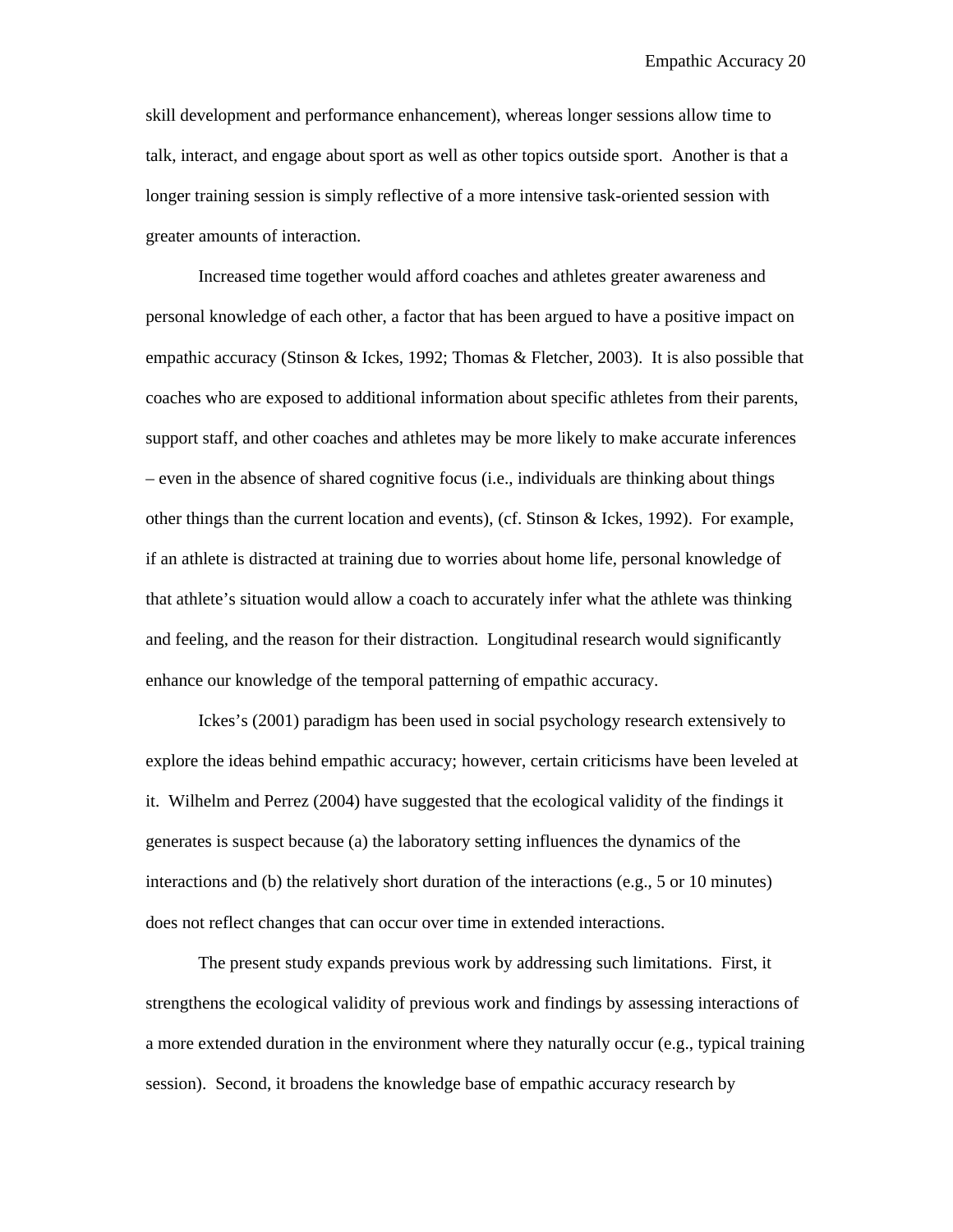investigating a dyadic relationship that was not examined previously, namely, the coachathlete relationship.

The validity of Ickes' (2001) paradigm is well established in the broader social psychological research, yet the validity of the adaptations made in the present study has yet to be established. The paradigm introduced and tested in this article opens up new avenues of investigation in both empathic accuracy and coach-athlete relationship domains. However, the present study's findings must be considered against the backdrop of its limitations. The measurement of empathic accuracy, a moment-to-moment process, is a highly problematic, involved, and time consuming process. The process of recall and inference may raise issues as to the validity of the findings. Participants may not clearly recall what they were thinking and feeling the previous day, and those involved in longer training sessions may have more difficulty in recalling exactly what was going on at any one point in time. Nonetheless, specific steps were taken to minimize this potential confounding effect. Moreover, it is unknown whether such factors as who initiated the interaction and what type of exchange (e.g., social, instruction, encouragement, punitive), affect coaches and athletes' empathic accuracy. Additionally, we acknowledge that the classification offered here in terms of team versus individual sports is only one way of categorizing sport types. Other categorizations such as combat sports and non-combat sports, indoor and outdoor sports, feminine and masculine, wet and dry sports, may have offered different results. Finally, it is important to note that the correlational and exploratory nature of this investigation does not permit causal inferences to be made. Investigating possible causal relationships between these variables in future will require an experimental or longitudinal design. Empathic accuracy is clearly a new area that requires the attention of sport and exercise psychology researchers.

Despite the exploratory nature of this investigation, the present study can provide some tentative guidelines for coaches. Coaches need to be aware that athletes will not always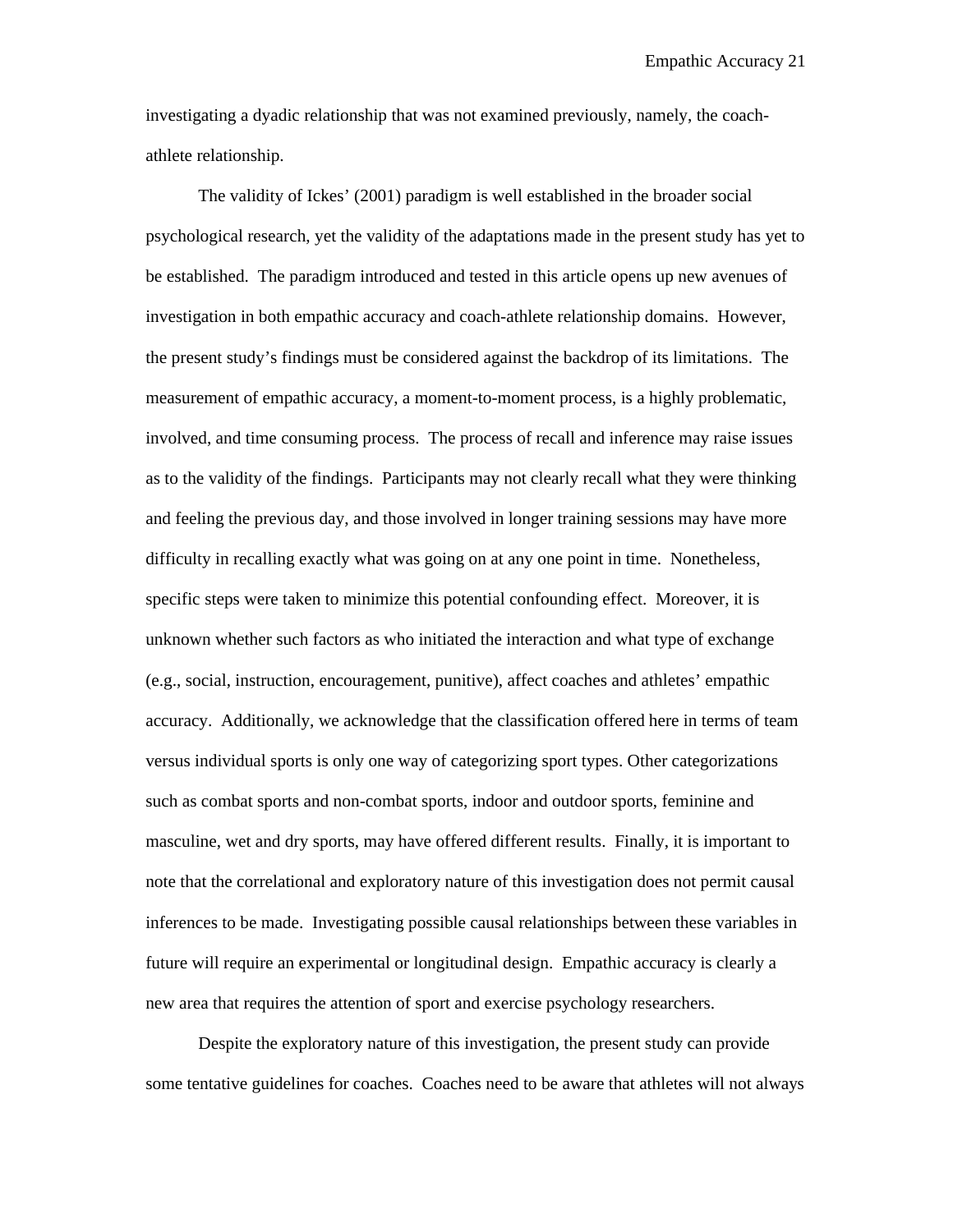be focused on the same things as them, nor will they see things in a similar way. It is therefore important for coaches to establish a focus when interacting with an athlete. Coaches should also encourage feedback from the athletes to ensure that this focus is maintained and to check understanding. This should go beyond simply clarifying understanding in relation to instruction, but should include information regarding how the athlete thinks and feels about what is involved. Coaches and athletes should take time to develop an athletic partnership. This means not exclusively focusing on instruction and sport. Time should be taken outside training sessions, sessions lengthened, or less attempted within the allotted time, to allow for conversation and social interaction. Additional information sources are essential in understanding how an individual.

This is the first study exploring empathic accuracy in the coach-athlete relationship employing an adaptation of Ickes' (2001) methodological paradigm. Subsequently, there is great potential for future research. The authors of this paper have additional completed a further study showing links between empathic accuracy and athletes satisfaction with the training and instruction they receive from their coach (Lorimer & Jowett, 2008). Researchers also need to consider other specific outcomes that are linked to empathic accuracy such as performance. Future researchers should also explore how individual difference characteristics influence empathic accuracy. For example, are more experienced coaches with better training more empathically accurate? Does the gender of the coach and athlete make a difference in empathic accuracy scores (e.g., female coaches in male dominated sports)? Other research needs to focus on contextual factors such as alternative classifications of sport type whilst considering the environment in which they are set. Future research may also consider filming multiple training sessions for each dyad to better reflect their average empathic accuracy and how it may change.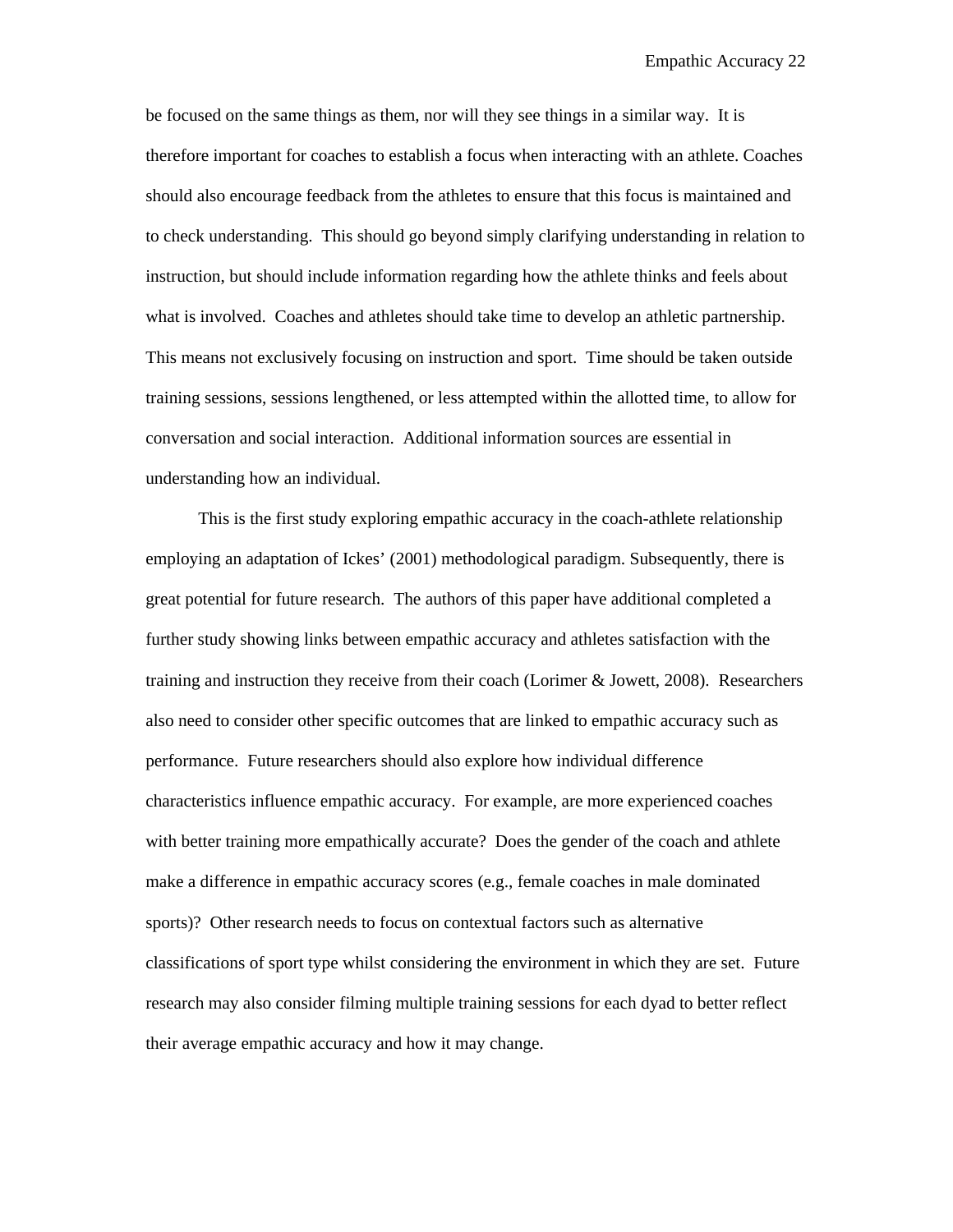In summary, the findings of the present study highlight that the dynamics of the interaction between a coach and an athlete play a key role in how well they can perceive each others' thoughts and feelings. They also highlight that coaches and athletes are not as accurate in perceiving each others' thoughts and feelings. Finally, the present study presents a new methodological paradigm that while well established in social psychology, is an innovative adaptation in the burgeoning research field of coach-athlete interactions and relationships that could be employed in future research to generate valuable insights expanding further our knowledge and understanding in this complex yet exciting area of research.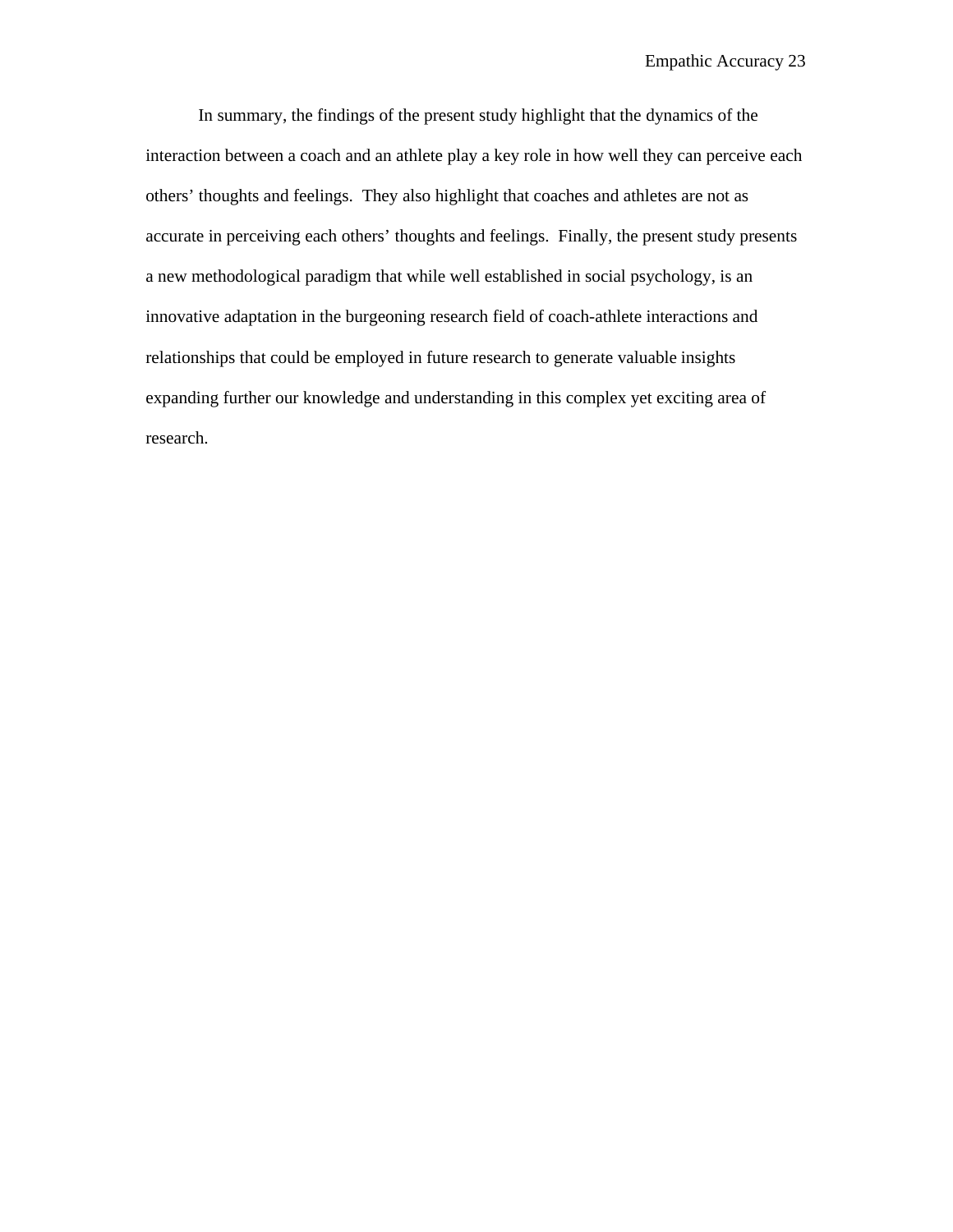#### References

- Antonini Philippe, R. A., & Seiler, R. (2006). Closeness, co-orientation and complementarity in coach-athlete relationships: What male swimmers say about their male coaches. *Psychology of Sport & Exercise*, *7*, 159-171.
- Baron, R. M., & Kenny, D. A. (1986). The moderator-mediator variable distinction in social psychological research: Conceptual, strategic, and statistical considerations. *Journal of Personality and Social Psychology*, *51*, 1173-1182.
- Bloom, G. A., Durand-Bush, N., Schinke, R. J., & Salmela, J. H. (1998). The importance of mentoring in the development of coaches and athletes. *International Journal of Sport Psychology*, 29, 267-281.
- Carron, A. V., Hausenblas, H. A., & Eys, M. A. (2005). *Group dynamics in sport* (3rd ed), Fitness Information Technology: Morgantown, WV.
- Chelladurai, P. (1993). Leadership. In R. N. Singer, M. Murphey, & L. K. Tennant (Eds.), *Handbook on research in sport psychology* (pp.647-671). New York: MacMillan.
- Côtè, J., Young, B., North, J., & Duffy, P. (2007). Towards a definition of excellence in sport coaching. *International Journal of Coaching Science*, *1*, 3-17.
- Ericsson, K. A. (2003). The development of elite performance and deliberate practice: An update from the perspective of the expert-performance approach. In J. Starkes and K. A. Ericsson (Eds.), *Expert performance in sport: Recent advances in research on sport expertise* (pp. 49-81). Champaign , IL : Human Kinetics.

Hare, A. P. (1981). Group size. *American Behavioral Scientist*, *24*, 695-708.

Ickes., W. (2001). Measuring empathic accuracy. In J. A. Hall & F. J. Bernieri (Eds.), *Interpersonal Sensitivity* (pp. 219-242). Mahwah, New Jersey: Lawrence Erlbaum Associates.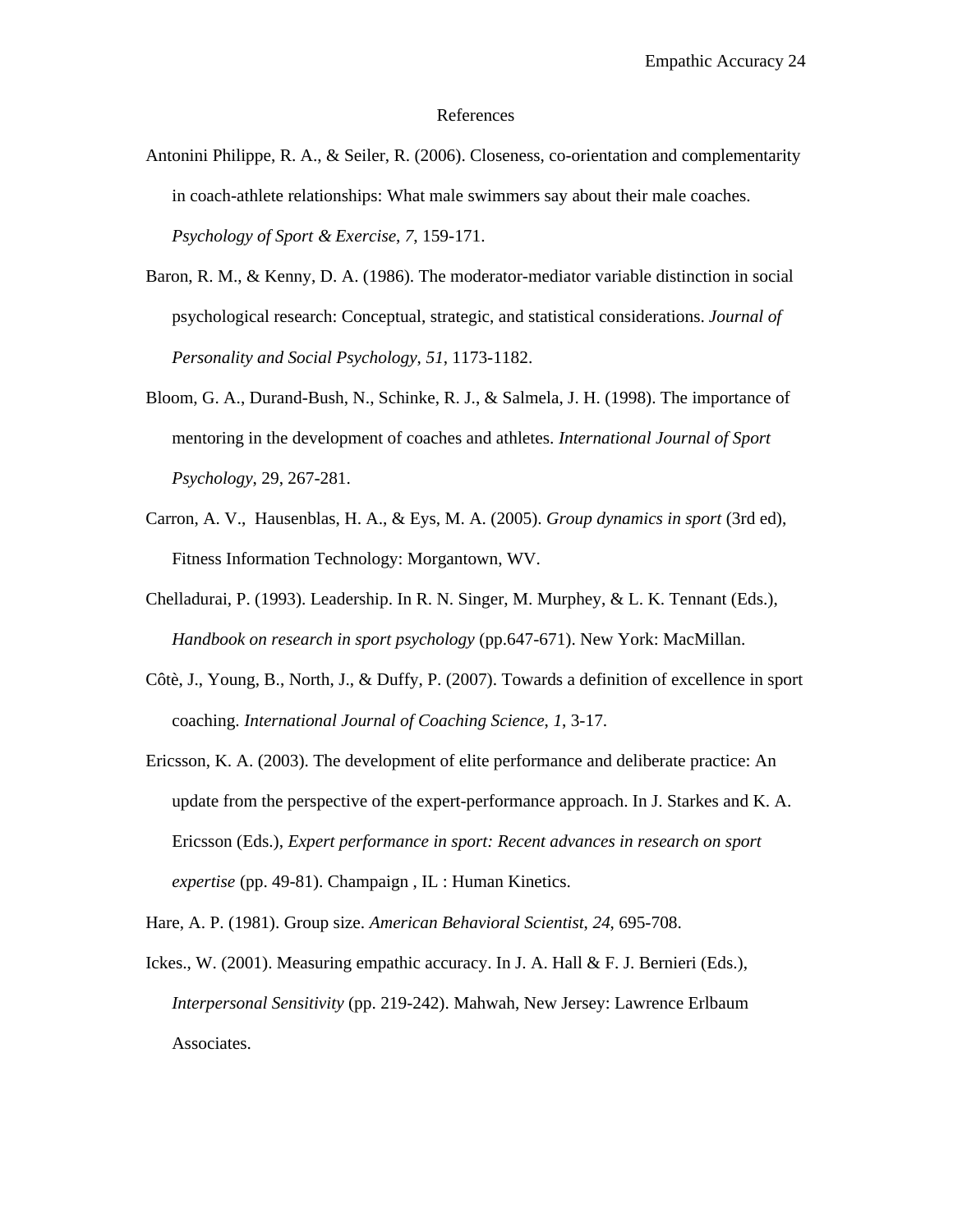- Ickes, W., Stinson, L., Bissonnette, V., & Garcia, S. (1990). Naturalistic social cognition: Empathic accuracy in mixed-sex dyads. *Journal of Personality and Social Psychology*, *59*, 730-742.
- Jones, R., Armour, K., & Potrac, P. (2004). *Sports coaching cultures*. London, UK: Routledge.
- Jones, R., & Cassidy, T. (2004). *Understanding Sports Coaching: The Social, Cultural and Pedagogical Foundations of Coaching Practice*. London, UK: Routledge.
- Jowett, S. (2007). Interdependence analysis and the 3+1Cs in the coach-athlete relationship. In S. Jowett & D. Lavallee (Eds.), *Social psychology in sport* (pp 15-27)*.* Champaign, IL: Human Kinetics.
- Jowett., S. (2005). On repairing and enhancing the coach-athlete relationship. In S. Jowett & M. Jones (Eds.), *The psychology of coaching* (pp. 14-26). Sport and Exercise Psychology Division. Leicester: The British Psychological Society.
- Jowett, S. (2003). When the honeymoon is over: A case study of a coach-athlete relationship in crisis. *The Sport Psychologist*, *17*, 444-460.
- Jowett, S., & Clark-Carter, D. (2006). Perceptions of empathic accuracy and assumed similarity in the coach-athlete relationship. *British Journal of Social Psychology*, 45, 617- 637.
- Jowett, S., & Cockerill, I. M. (2003). Olympic Medallists' perspective of the athlete-coach relationship. *Psychology of Sport and Exercise,* 4, 313-331.
- Jowett, S., & Frost, T.C. (2007). Race/Ethnicity in the all male coach-athlete relationship: Black footballers' narratives. *Journal of International Sport and Exercise Psychology. 3,* 255-269.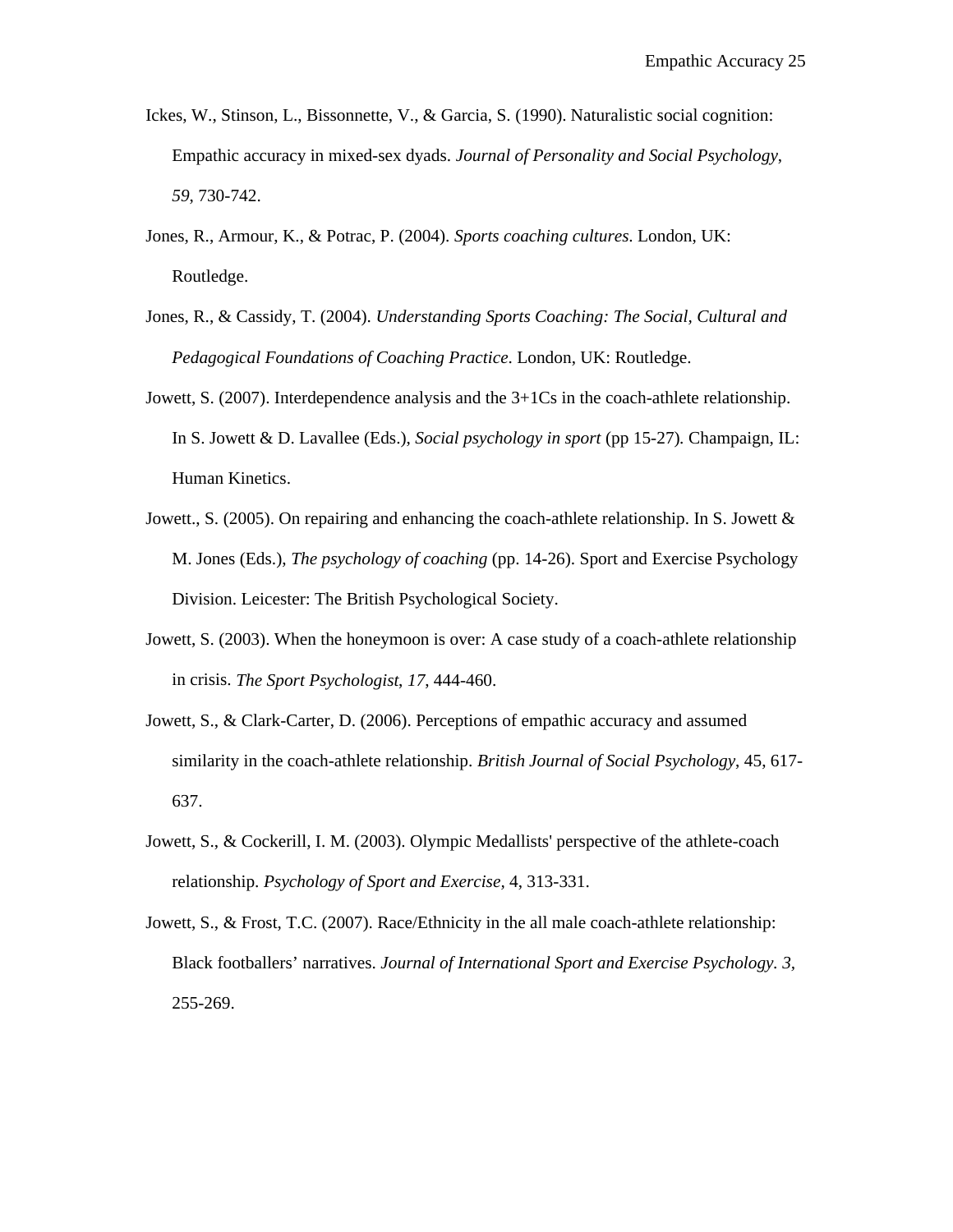- Jowett, S., & Meek, G. A. (2000). The coach-athlete relationship in married couples: An exploratory content analysis*. The Sport Psychologist, 14*, 157-175.
- Jowett, S., Paull, G., & Pensgaard, A.M. (2005). Coach athlete relationship. In J. Taylor & G. S. Wilson, *Applying Sport Psychology: Four Perspectives* (pp. 153-170). Champaign, IL: Human Kinetics.
- Jowett, S., & Poczwardowski, A. (2007). Understanding the coach-athlete relationship. In S. Jowett & D. Lavallee (Eds.), *Social psychology in sport* (pp 3-14)*.* Champaign, IL: Human Kinetics.
- Kenny, D.A., & Cook, W. (1999). Partner effects in relationship research: Conceptual issues, analytic difficulties, and illustrations. *Personal Relationships, 6,* 433-448.
- Kilpatric, S. D., Bissonnette, V. L., & Rusbult, C. E. (2002). Empathic accuracy and accommodative behavior among newly married couples. *Personal Relationships*, 9, 369- 393.
- Laing, R. D., Phillipson, H., & Lee, A. R. (1966). *Interpersonal perception: A theory and a method of research*. New York: Harper & Row.
- Lorimer, R., & Jowett, S. (2008). *Empathic accuracy, meta-perspective, and satisfaction in the coach-athlete relationship.* Manuscript in preparation.
- Losoya, S. H., & Eisenberg, N. (2003). Affective empathy. In: J. A. Hall & F. J. Bernieri (Eds.), *Interpersonal sensitivity: Theory and measurement* (pp 21-43). Mahwah, New Jersey: Lawrence Erlbaum Associates.
- Lyle, J. (2002). *Sports coaching concepts*. London, UK: Routledge.
- Neyer, F., Banse, R., & Asendorpf, J. (1999). The role of projection and empathic accuracy in dyadic perception between older twins. *Journal of Personality and Social Psychology*, *16*, 419-442.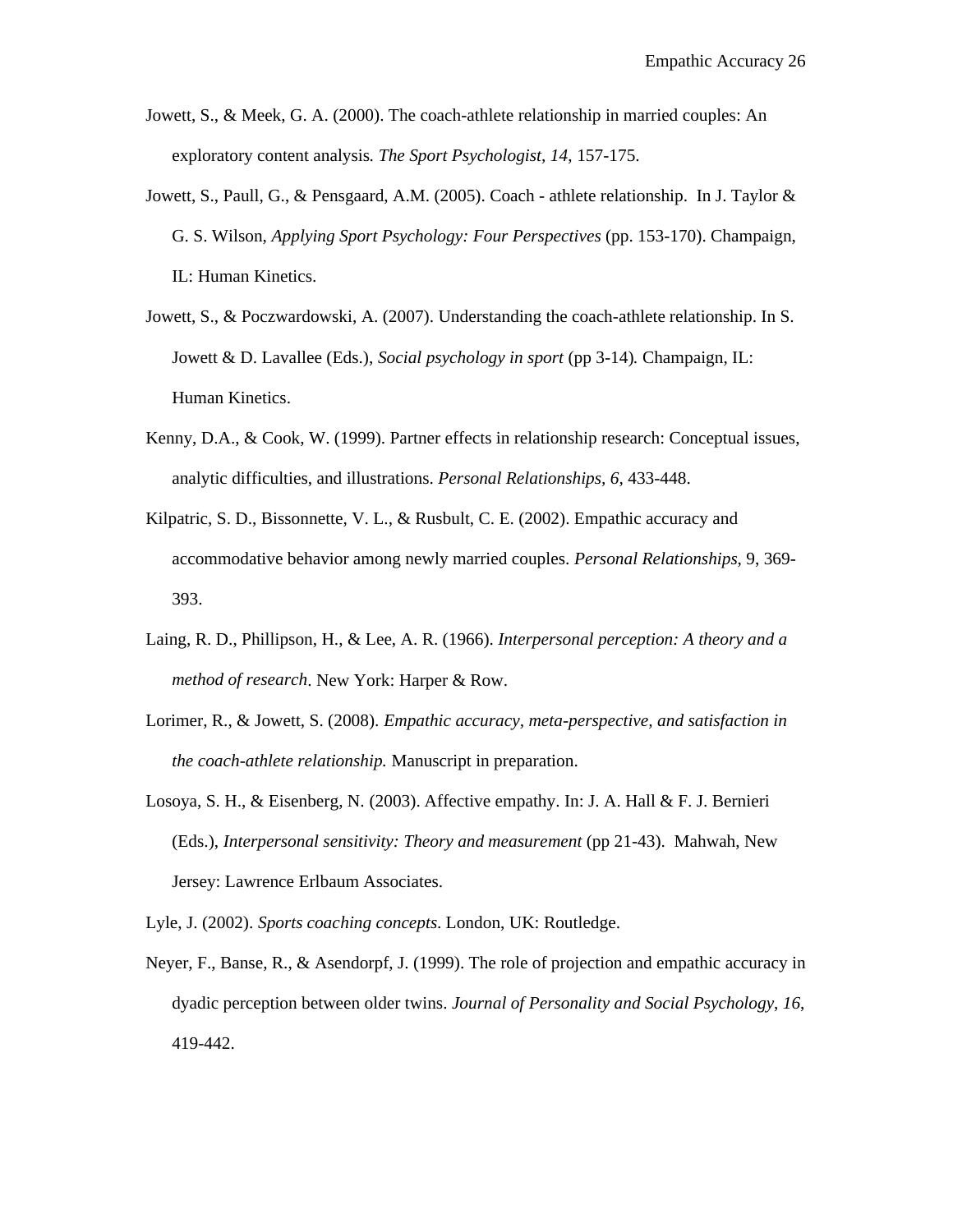- Salminen, S. & Liukkonen, J. (1996) Coach-athlete relationship and coaching behavior in training sessions*. International Journal of Sport Psychology*, *27*, 59-67.
- Smith, R. E., Smoll, F. L., & Curtis, B. (1978). Coaching behaviors in Little League Baseball. In F. L Smoll & R. E. Smith (Eds.), *Psychological perspectives in youth sports* (pp. 173- 201). Washington: Hemisphere.
- Stinson, L., & Ickes, W. (1992). Empathic accuracy in the interactions of male friends versus male strangers. *Journal of Personality and Social Psychology*, *62*, 787-797.
- Thomas, G., & Fletcher, G. (2003). Mind-reading accuracy in intimate relationships: Assessing the roles of the relationship, the target, and the judge. *Journal of Personality and Social Psychology*, *85*, 1079-1094.
- Thomas, G., Fletcher, G., & Lange, C. (1997). On-line empathic accuracy in marital interaction. *Journal of Personality and Social Psychology*, *72*, 839-850.
- Wilhelm, P., & Perrez, M. (2004). How is my Partner Feeling in Different Daily-Life Settings? Accuracy of Spouses' Judgements about their Partner's Feelings at Work and at Home. *Social Indicators Research*, *67*, 183-246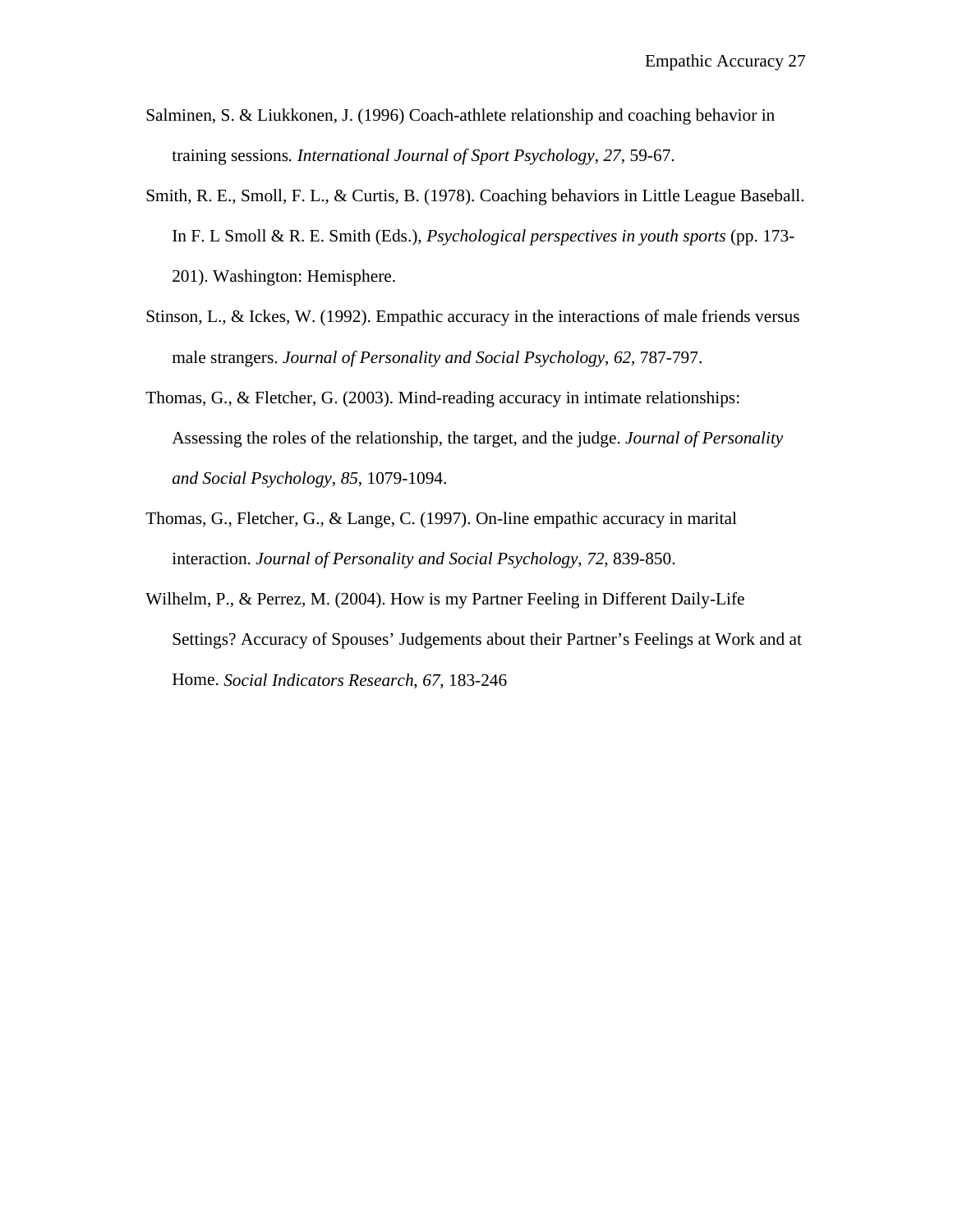# Table 1

|                                     | Team             |       | Individual       |       | Total    |       |
|-------------------------------------|------------------|-------|------------------|-------|----------|-------|
|                                     | $\boldsymbol{M}$ | SD    | $\boldsymbol{M}$ | SD    | $\cal M$ | SD    |
| Coach empathic accuracy (raw)       | 36.01            | 10.99 | 46.11            | 13.92 | 40.80    | 13.32 |
| Coach baseline accuracy             | 8.20             | 7.22  | 7.74             | 6.84  | 7.99     | 6.95  |
| Coach empathic accuracy (refined)   | 27.80            | 13.70 | 38.36            | 12.97 | 32.82    | 14.23 |
| Athlete empathic accuracy (raw)     | 38.27            | 12.27 | 43.67            | 11.28 | 40.84    | 11.97 |
| Athlete baseline accuracy           | 8.47             | 7.53  | 8.19             | 7.94  | 8.33     | 7.63  |
| Athlete empathic accuracy (refined) | 29.80            | 12.30 | 35.49            | 12.83 | 32.51    | 12.72 |
| Shared cognitive focus              | 27.99            | 11.41 | 36.04            | 11.39 | 31.82    | 11.97 |
| Group size                          | 14.10            | 8.59  | 8.53             | 13.15 | 11.45    | 11.20 |
| Relationship duration               | 15.81            | 13.97 | 21.68            | 41.93 | 18.60    | 30.34 |
| Sessions per week                   | 2.67             | 1.28  | 2.68             | 1.6   | 2.68     | 1.42  |
| Length of session                   | 1.79             | 0.29  | 1.95             | 0.49  | 1.86     | 0.41  |
| Coach age                           | 28.24            | 6.53  | 30.79            | 13.16 | 29.45    | 10.17 |
| Athlete age                         | 20.86            | 2.29  | 21.89            | 5.10  | 21.35    | 3.87  |

*Means and standard deviations for team sports, individual sports, and total sample*